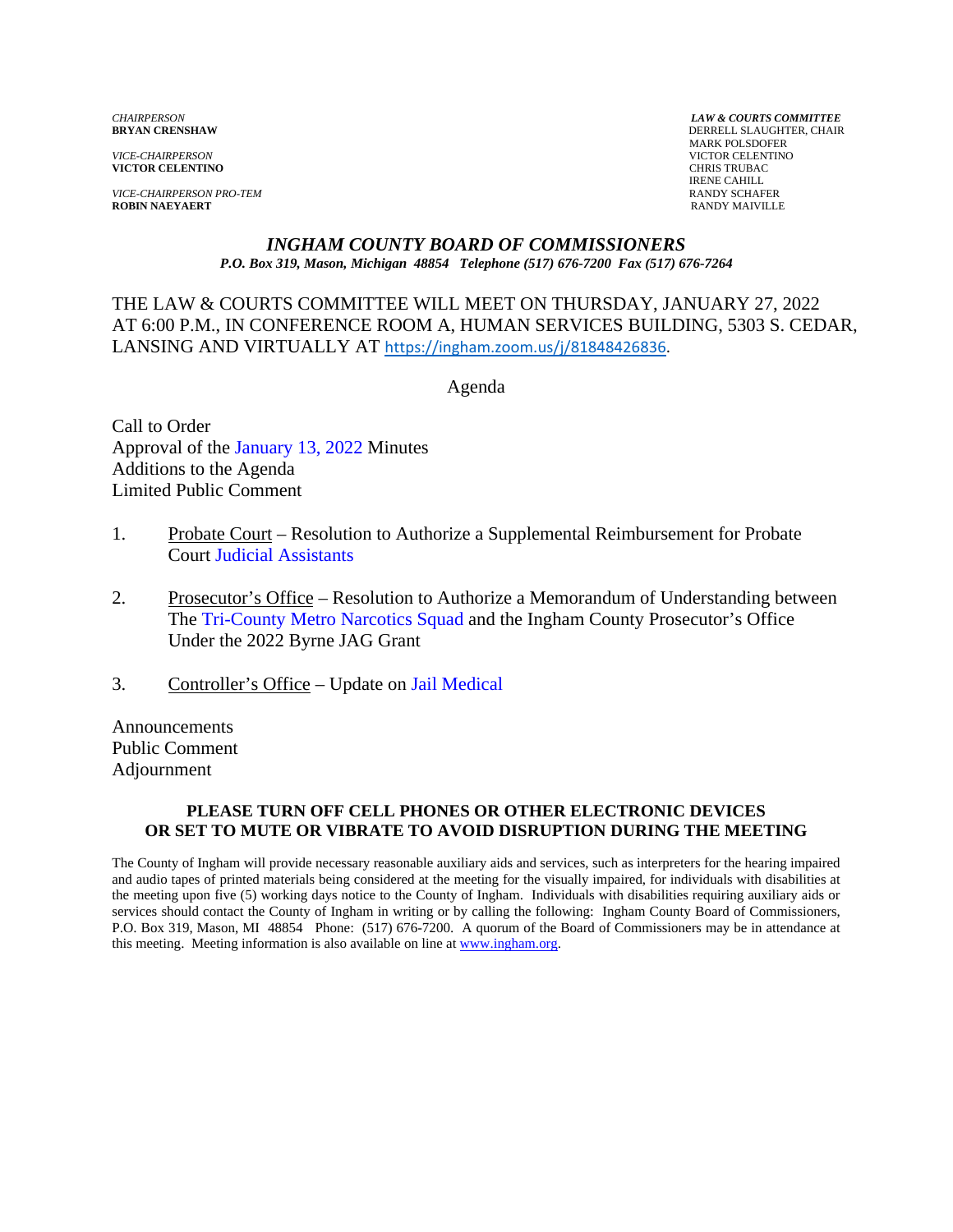### LAW & COURTS COMMITTEE January 13, 2022 Draft Minutes

<span id="page-1-0"></span>Members Present: Slaughter, Cahill, Celentino, Maiville, Polsdofer, Schafer, and Trubac.

Members Absent: None.

Others Present: Prosecutor Carol Siemon, Linda Keefe, Michael Lynn, Shannon Norris, Tashmika Torok, Sheri Pruitt, Kristi Bartholomew, Terrance Cooper, Marlon Beard, William Allen, Dr. Stan Parker, Lacino Hamilton, Erica Lynn, Paige Bartkowiak, Jessica Yorko, David Odom, Wayne Lynn, Jerry Norris, Heidi Williams, Teri Morton, Mary Konieczny, and others.

The meeting was called to order by Chairperson Slaughter at 6:00 p.m. in Conference Room A of the Human Services Building, 5303 S. Cedar Street, Lansing, Michigan. Virtual Public participation was offered via Zoom at https://ingham.zoom.us/j/81848426836.

### Approval of the December 2, 2021 Minutes

## MOVED BY COMM. TRUBAC, SUPPORTED BY COMM. CELENTINO, TO APPROVE THE MINUTES OF THE DECEMBER 2, 2021 LAW & COURTS COMMITTEE MEETING.

### THE MOTION CARRIED UNANIMOUSLY.

#### Additions to the Agenda

None.

Commissioner Schafer requested an update be included on Jail Medical.

Teri Morton, Deputy Controller, stated the update was scheduled for the next round of committee meetings.

#### Limited Public Comment

Linda Keefe, Former Ingham County Commissioner, stated she was a Commissioner in 1997 and 1998 and was providing public comment in regards to Agenda Item 4a. She further stated there was a local partner, The Village Lansing, who had already been working with kids at the center of violent conflicts.

Ms. Keefe stated The Village Lansing scored the highest scores during the Request for Proposal (RFP) process. She further stated she believed Lansing had one chance to get the issue right and believed The Village Lansing was the best option as they were connected with kids and the community and have shown their expertise and that should be reflected in the resolution.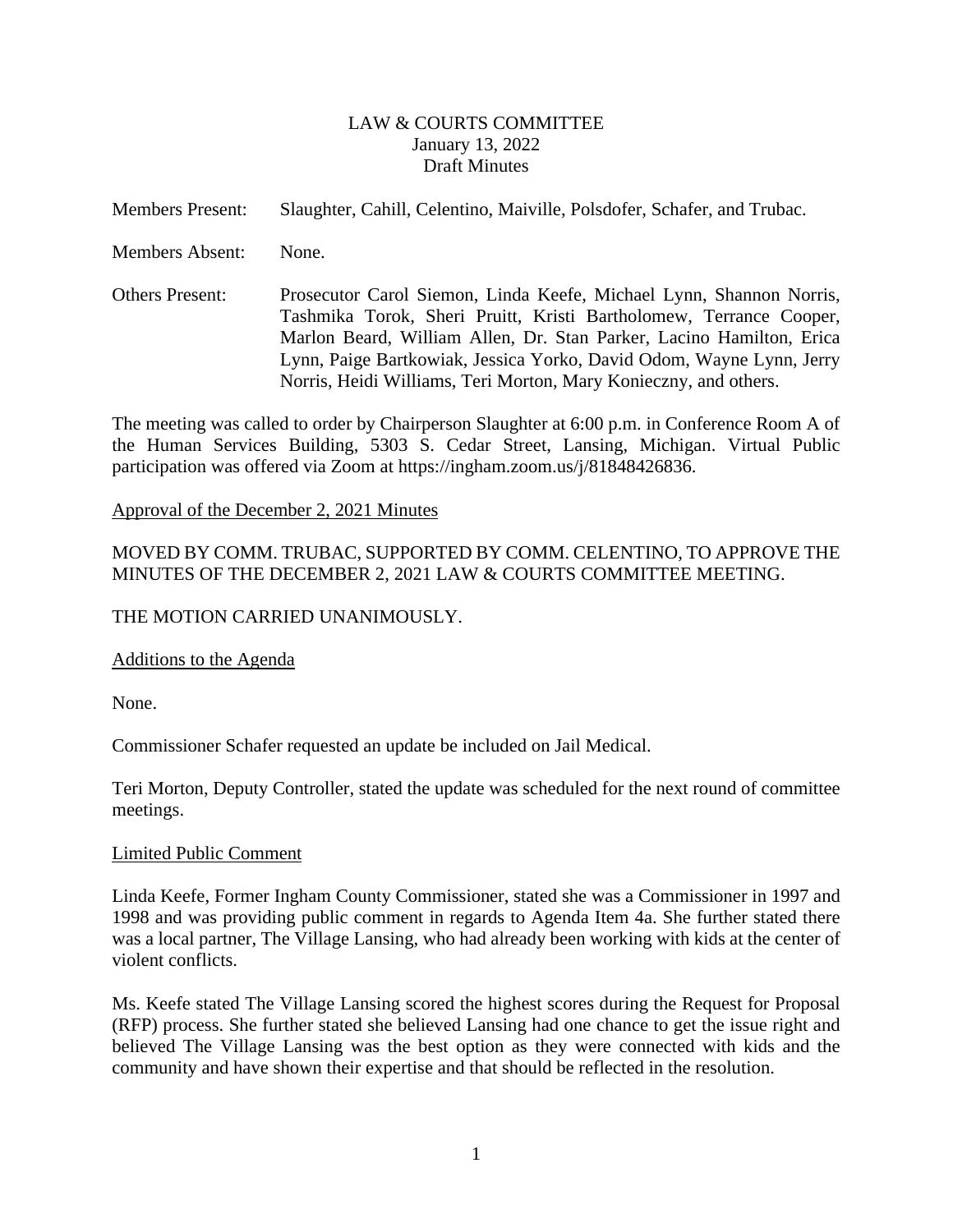Ms. Keefe stated she requested the resolution be tabled. She further stated she would like to see Lansing engage a partner that could go where the County could not.

Ms. Keefe stated she hoped each and every member of the Law & Courts Committee seriously considered tabling resolution to include The Village Lansing as a partner.

Michael Lynn, The Village Lansing Co-Founder, stated this was the second time he was in front of the Law & Courts Committee to express his concern regarding the Advance Peace process. He further stated he felt he was not heard the previous times he had spoken, and did not expect to be heard today.

Mr. Lynn stated there was an RFP process to put together twice now that Village Lansing had won both times but was not being considered. He further stated he could not express to Law & Courts Committee how important it was to get the Advance Peace Initiative right.

Mr. Lynn stated that he was concerned about the prospect of something bigger happening with a partnership that included Peckham, and stressed that it was important to select someone who had actively already done gun violence intervention work. He further stated Village Lansing was in front of the Law & Courts Committee before to get a grant for \$18,000 to do this work.

Mr. Lynn stated Village Lansing was doing death-defying work with people that were involved in shootings every day but never claimed to be clerical geniuses. He further stated many hours were spent on the RFP processes and clerical support could have been offered.

Mr. Lynn stated the work was way too important to let anything political ramrod the Advance Peace Initiative. He further stated he was aware of other people and individuals who were very concerned about the outcome of this process, including some who sent emails and some who were in attendance.

Mr. Lynn requested the Law & Courts Committee consider the concerns, as this was not something that had to be done today. He further stated the resolution was already pulled from the agenda before and could wait longer to do the right thing.

Shannon Norris, Ingham County Resident, stated she would like to see Agenda Item 4a tabled, as she believed anyone could read the scores from the RFP and see that something was wrong. She further stated Village Lansing scored highest in understanding the Advance Peace model, likely because they were already doing the work and were experts in the field.

Ms. Norris stated Village Lansing had people that were talking to the kids and the families who were getting shot or shooting. She further stated Village Lansing scored a 34 in the "credibility of relationships" category while Peckham received 27.

Ms. Norris stated Peckham did not have credibility in Gun Violence Intervention. She further stated Peckham had aligned themselves with the police and punitive damages and did not have relationships with the people who had shot guns.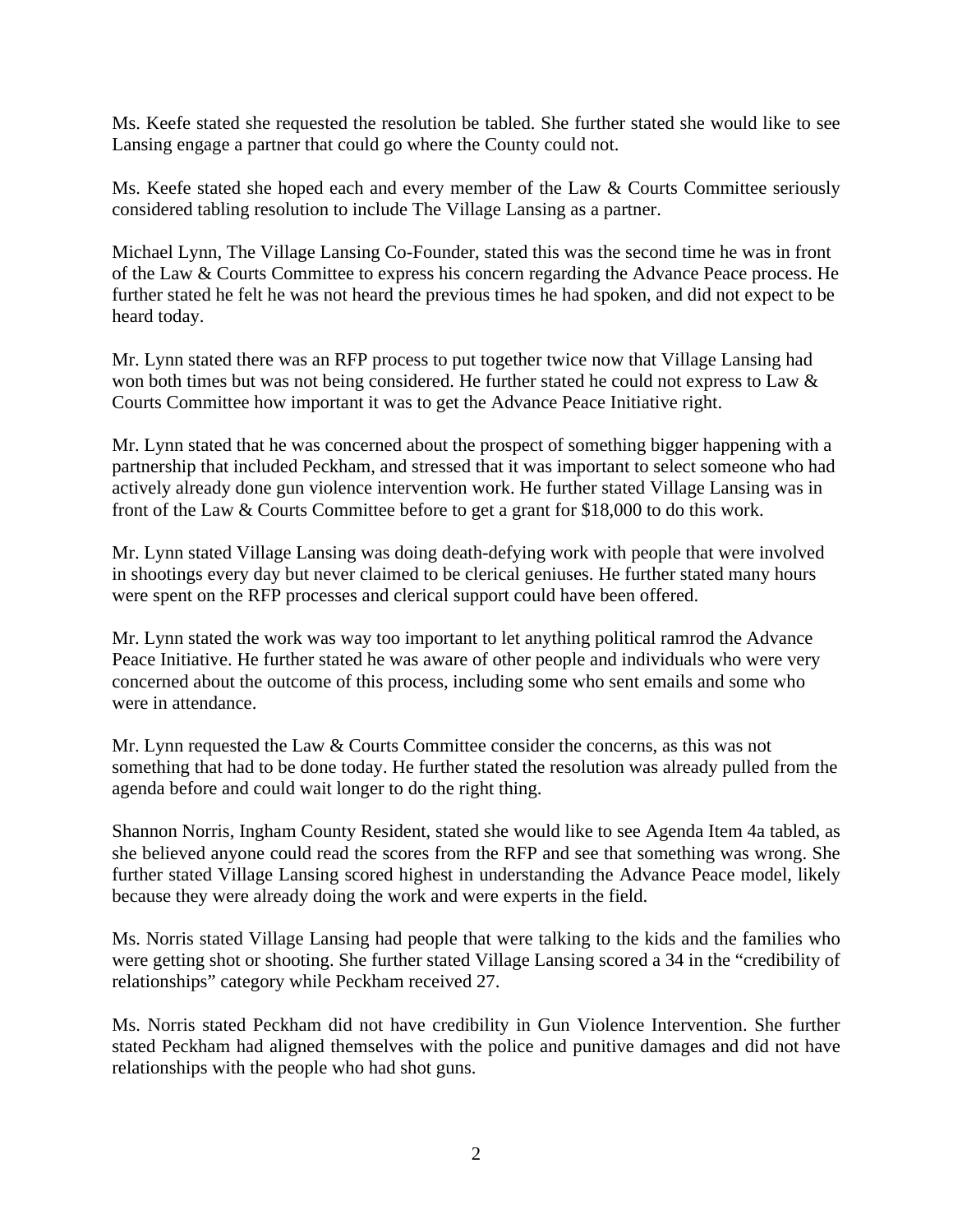Ms. Norris stated it was understandable why Peckham would have ranked higher in the financial category, as Peckham was far older. She further stated People Ready Activating Youth (P.R.A.Y.) was not a real organization and requested research of the history behind both P.R.A.Y. and Village Lansing.

Ms. Norris stated that supplying money to Peckham to select subcontractors as a result of not trusting the financial ability of other organizations systemically kept money out of the hands of people who did the work. She further stated the resolution selected rich people to handle the purse thus systemically keeping money out of the hands of the people who do the work on the ground.

Tashmika Torok, Ingham County Resident, stated she requested Agenda Item 4a be tabled or removed, as she had a single simple question. She further stated she wondered why the County wanted to give the grant to people who would be less effective when children in the community were dying at the hands of gun violence.

Ms. Torok stated it was shortsighted to choose less effective programs to perform work that was essential to the lives of the children in the community. She further stated she was frustrated the Law & Courts Committee would allow a small organization, led by black and brown people who worked in the field of violence to protect our lives, to go through the arduous RFP process and then move the goalposts a second time.

Ms. Torok stated not only was the County allowing a larger organization to pull resources away from an incredibly effective organization. She further stated this wasted The Village Lansing's time and energy and capacity to do the work they were already doing.

Ms. Torok requested that the Law & Courts Committee thinks about what it means to be transparent, to keep promises, and to understand the impacts of asking an organization to spend the amount of time that was spent to prove that Village Lansing could do the work that was desired. She further stated switching from a scoring process to a vote was incredibly unethical, sad, and dangerous for the community.

Ms. Torok stated the decision resulted in a loss of resources and did not make sense. She further stated an explanation was due and a change of course was required to get this very urgent work done so that children could live free of gun violence.

Ms. Torok stated if Peckham and P.R.A.Y. would consider pulling their application, they absolutely should because they are not the organizations that should be running this work, which had been proven by the score and by the reputation and effectiveness of Village Lansing.

Sheri Pruitt, Angelo's Gift Foundation Founder #stated Angelo's Gift Foundation worked with Village Lansing. She further stated she was the mother of a murdered son.

Ms. Pruitt stated the kids and families that Angelo's Gift Foundation and Village Lansing aligned with through counsel and the grieving process trusted Village Lansing to do this work. She further stated it was very hard in situations that they dealt with to have an outsider without knowledge of the work that Village Lansing did.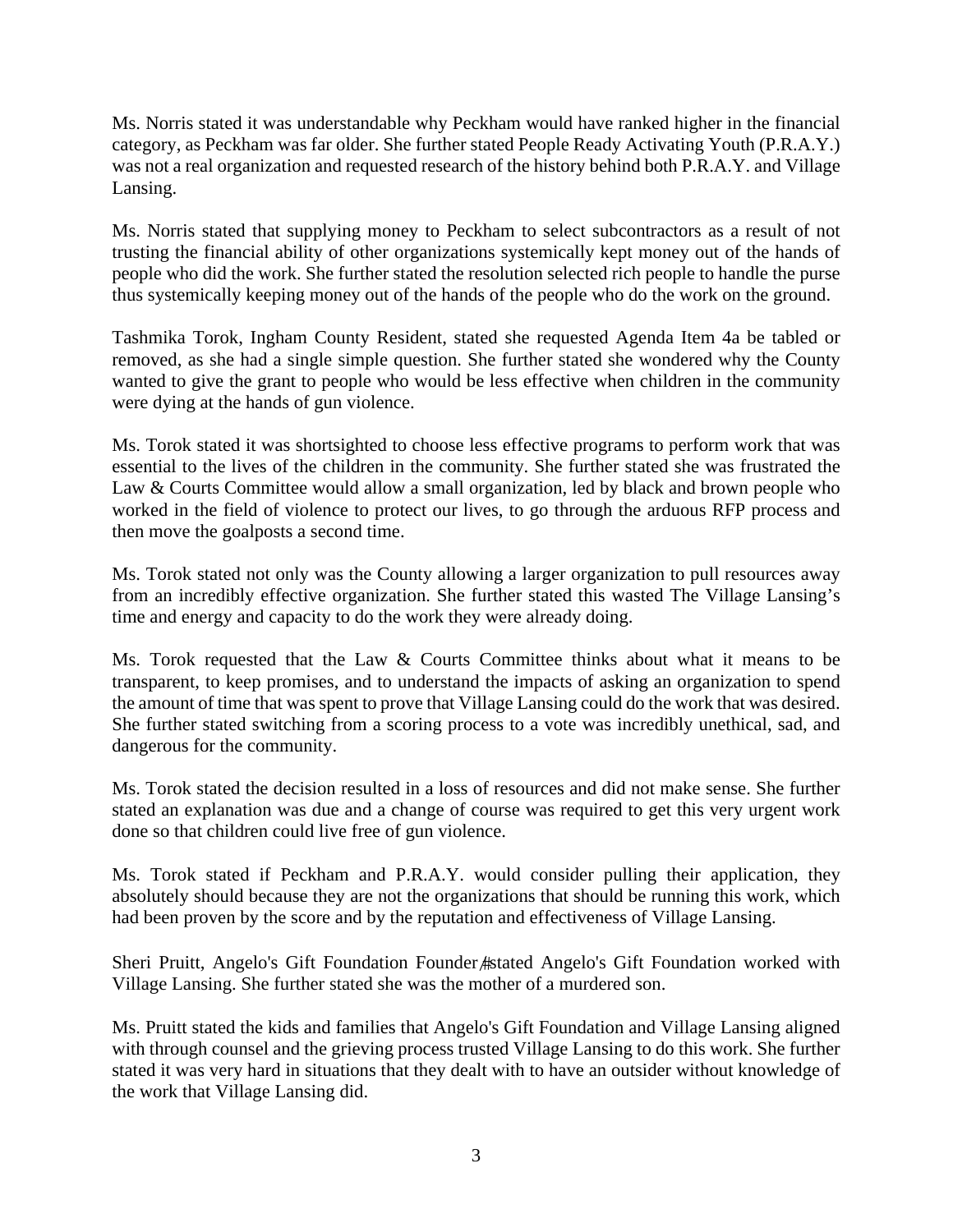Ms. Pruitt stated the minute there was a call to action, Village Lansing was always there. She further stated had not seen Peckham or P.R.A.Y. speak to the children, which resulted in a lack of trust.

Ms. Pruitt stated she requested Agenda Item 4a be tabled once again. She further stated Village Lansing scored the highest because Village Lansing had done and would continue to do the work required.

Kristi Bartholomew, Ingham County Resident, stated she supported Village Lansing and the work. She further stated she did not believe another organization had put in so much time, effort, passion, and love while trying to help Ingham County's kids.

Ms. Bartholomew stated she also requested Agenda Item 4a be tabled.

Terrance Cooper, P.R.A.Y. Founder, stated P.R.A.Y. had been actively involved in gun violence intervention since the record was broken in 2019 with 21 murders. He further stated boots were on the ground and conversations were held daily in schools.

Mr. Cooper stated Peckham was not the police. He further stated Peckham was the first place to offer him a job when he was released from prison and gave him a chance at life.

Mr. Cooper stated he wanted to let everyone know that P.R.A.Y. was not partnering with the police as it would be a danger to himself and his team. He further stated he was actively speaking with people every day and supported the programs that Peckham offered, as he believed the programs would support many of the children P.R.A.Y. worked with.

Mr. Cooper stated he felt confident about the Resolution to Authorize an Agreement with People Ready Activating Youth (P.R.A.Y.) and Peckham Using a Partnership Approach to Implement and Operate the Lansing/Ingham Peacemaker Fellowship® and to Build and Sustain Local Community Capacity to Interrupt Gun Violence. He further stated he offered his support for Agenda Item 4a

Marlon Beard, Ingham County Resident, stated he was a father of a teenager that was murdered 214 days ago in Lansing. He further stated when he got the call that his son had been shot, it was about 1:15 a.m. and Village Lansing was already at the hospital by the time he had arrived.

Mr. Beard stated he wanted to let everyone know that The Village Lansing was real when it came to addressing gun violence, as they were there for him at the hospital and now. He further stated his son was sixteen when he was murdered at Rotary Park, and decisions like this needed to be made correctly to prevent additional gun violence.

William Carson, Eastside Community Action Center (ECAC)Employee, stated he requested Agenda Item 4a be tabled. He further stated he was not familiar with P.R.A.Y.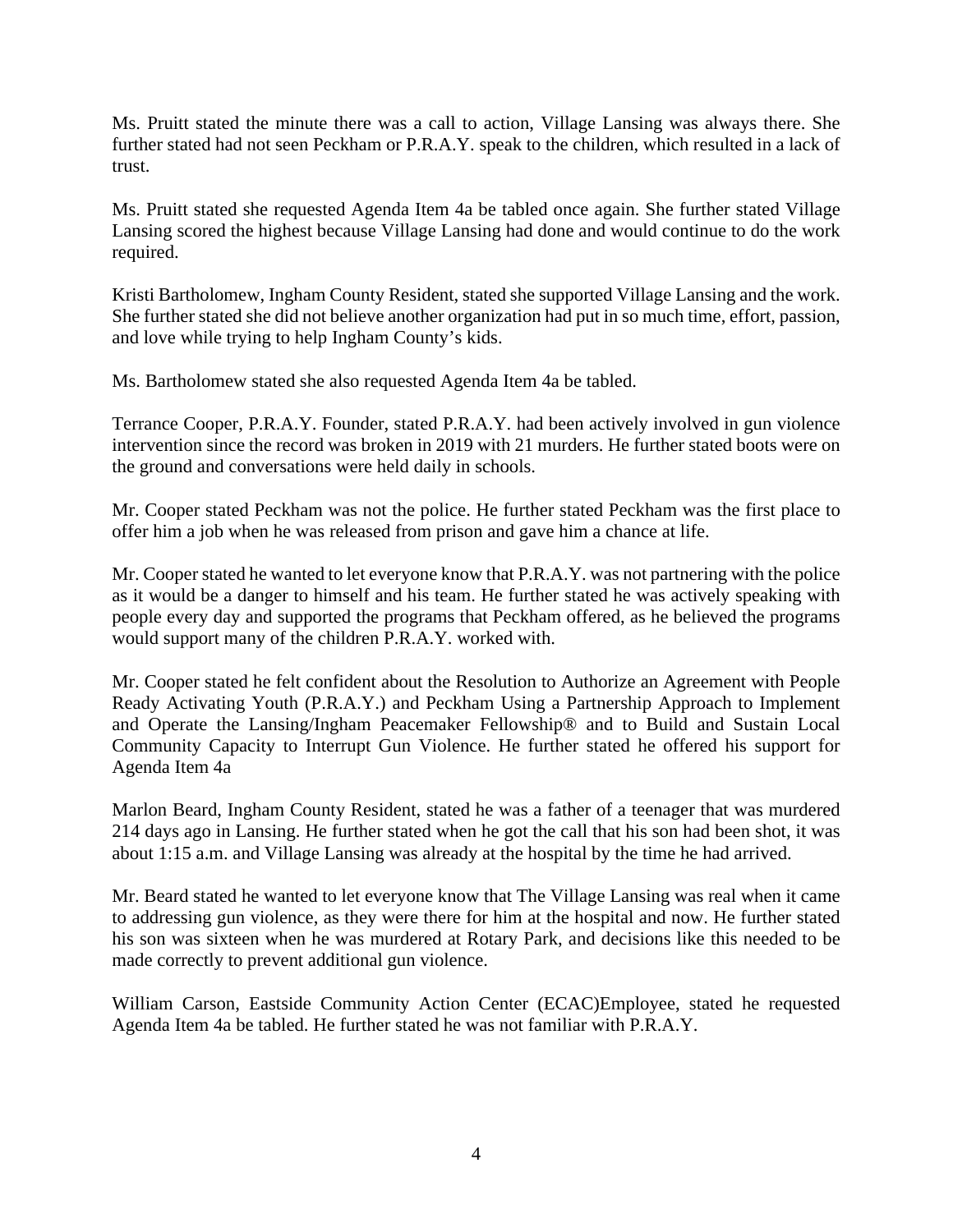Mr. Carson stated he went to prison from Lansing when he was sixteen years old and after twenty years in prison, he came home to find more people he knew were impacted by gun violence. He further stated P.R.A.Y. was not situated properly to do the job, as this was not the time to build relationships.

Mr. Carson stated Village Lansing was uniquely positioned to do the work that P.R.A.Y. was not ready to do. He further stated he did not know how Village Lansing was at the hospital so quickly when Marshawn Beard was shot but did know both people who had died that night due to his involvement with youth.

Mr. Carson stated he was not suggesting who to pick but rather wanted to clarify that P.R.A.Y. did not have the necessary relationships and Peckham was the police, as they aligned with the probation department.

Mr. Carson stated the Advance Peace model worked outside of Law Enforcement to find and communicate with the people actively contributing to gun violence.

Dr. Stan Parker, Eastside Community Action Center (ECAC) Executive Director, stated he requested Agenda Item 4a be tabled. He further stated he had six questions to ask the Law & Courts Committee to consider.

Dr. Parker stated the basic understanding of what had transpired had raised questions. He further stated he had concerns regarding the RFP process, suggesting that if the process was flawed, then the decision could also be flawed.

Dr. Parker stated the first question was "How was the required history of providing gun violence prevention intervention and interruption services defined and scored." He further stated the second question was "How was the determination made to combine proposals before the submission deadline and were all applicants afforded the same opportunity."

Dr. Parker stated the third question was "How did each of the proposals score points on the stated scoring methodology." He further stated the fourth question was "How was impartiality achieved when one of the letters included support from one of the founders of the overall project."

Dr. Parker stated the fifth question was "Based on the scoring, why was the highest-scoring proposal not awarded the grant." He further stated the sixth question was "Why was the scoring changed from points to categorical scoring."

Lacino Hamilton, Ingham County Resident, stated he served 27 years in prison for a crime he did not commit and was exonerated last year. He further stated he made Lansing his home over a year ago.

Mr. Hamilton stated to this day, most people are connected with the streets, and relationships were more important for preventing gun violence than programs that Peckham offered. He further stated from his experience people that who committed gun violence were not going to come to a program.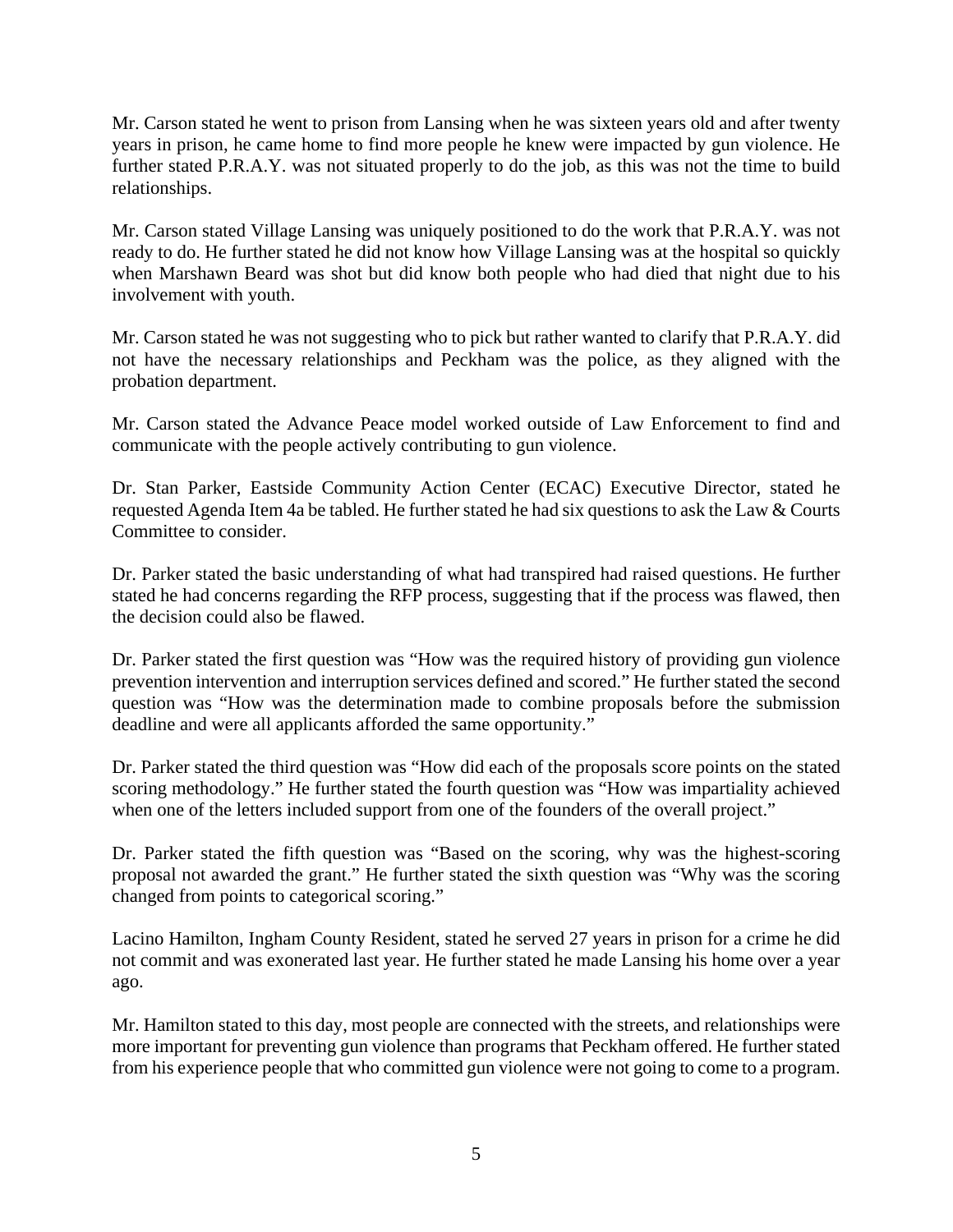Mr. Hamilton stated that it was important to be involved in the community and existing relationships should be weighed heaviest. He further stated he requested Agenda Item 4a be tabled.

Mr. Hamilton stated the people that were not respecting the law would not respect programs or other people. He further stated it was important to pick an organization that was actively involved in the current community to quickly implement the needed changes.

Erica Lynn, The Village Lansing Co-Founder, stated she believed the Law & Courts Committee was familiar with the work done by The Village Lansing and did not want to discuss other organizations, as there were many in Lansing that did amazing work. She further stated the Advance Peace model of violence intervention aligned with The Village Lansing's goals.

Ms. Lynn stated The Village Lansing had been created to address the lack of violence intervention within the city. She further stated violence intervention is different from violence prevention or violence support and was dangerous and ugly.

Ms. Lynn stated The Village Lansing asserted that The Village Lansing was assigned the highest score by the evaluation committee in accordance with the RFP scoring process as stated and agreed upon. She further stated the final selection and the recommendation did not operate under the evaluation scoring process as stated in the RFP and agreed upon by all parties.

Ms. Lynn stated the meeting and discussion that resulted in the final recommendation was outside of the fair, equitable, transparent, and objective RFP evaluation process that was built over a year and a half, with the group of stakeholders to ensure that it was fair, equitable and objective. She further stated she requested all of the information and the factors that contributed to the final recommendation that superseded the RFP process and the scoring methodology that was built that was created and agreed upon be made available to all applicants and the public.

Ms. Lynn stated she believed everyone needed to know how the decision was made.

Prosecutor Carol Siemon, Ingham County Prosecutor, stated she was the first person to work with DeVone Boggan, Advance Peace Founder, in 2017, and looked carefully at the variety of violence interruption models available and supported the Advance Peace Initiative. She further stated she urged the Law & Courts Committee to listen to the voices of the community.

Prosecutor Siemon further stated there were clear underlying criteria for the Advance Peace model and stressed the County must have fidelity to the model. She further stated she requested Agenda Item 4a be tabled to address the many questions and concerns that were raised.

Prosecutor Siemon stated Mr. Boggan had weighed in with many, although he was not available for the meeting as he was currently implementing a program in New York. She further stated she was chagrined that The Village Lansing was not selected.

Prosecutor Siemon stated she was open to working with as many people as needed to get the job done. She further stated she knew who had done the work and was perplexed and upset and hoped the Law & Courts Committee would agree and listen to the community as people who knew.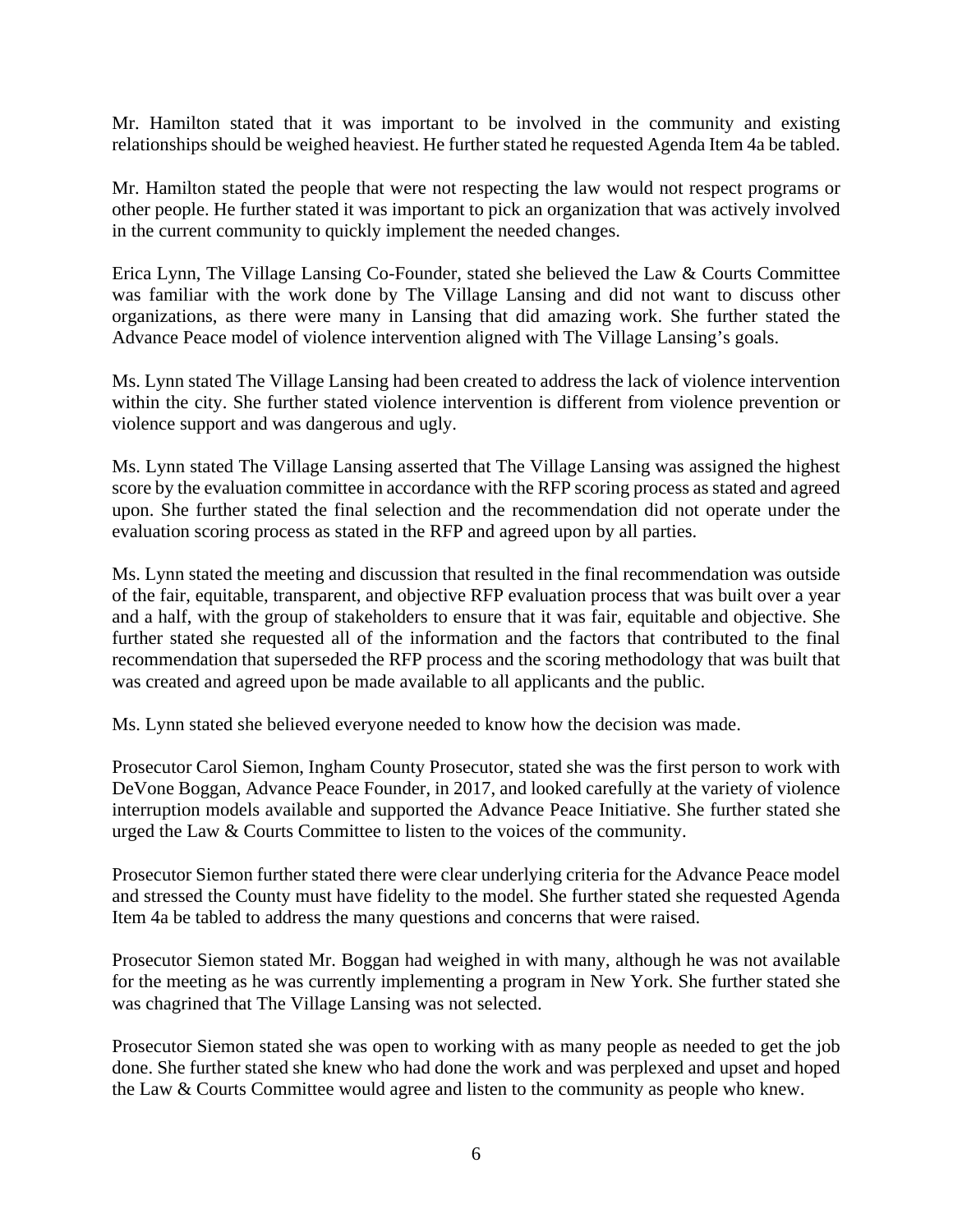# MOVED BY COMM. MAIVILLE, SUPPORTED BY COMM. SCHAFER, TO APPROVE A CONSENT AGENDA CONSISTING OF THE FOLLOWING ACTION ITEMS:

- 1. Sheriff's Office
	- a. Resolution to Authorize a Contract for Services with Danielle Patrick to Audit Evidence and Evidence Records at the Ingham County Sheriff's Office
	- b. Resolution to Authorize the Ingham County Sheriff's Office to Purchase Axon Body Worn Cameras, Equipment, and Licenses
	- c. Resolution to Reclassify the Central Records Office Coordinator to Central Records and Freedom of Information Act Coordinator
	- d. Resolution to Authorize Contract Addendum with Securus Technologies to Address Applicable Portions of the Federal Communications Commission Ruling on Inmate Telephone Fees
	- e. Resolution to Authorize a Contract Renewal to Continue Maintenance and Support from LexisNexis for their E-Citation and UD-10 Crash Reporting Systems
- 2. Probate Court Resolution to Accept the 2022 Coronavirus Emergency Supplemental Funding (CESF) Grant for Probate Court
- 3. Circuit Court Resolution to Accept the 2022 Coronavirus Emergency Supplemental Funding (CESF) Grant for Circuit Court
- 4. Health Department
	- b. Resolution to Authorize an Agreement with Safe Passages DBA Advance Peace for a Licensing Agreement for the LifeMAP Management App™ Data Collection Tool
- 5. 9-1-1 Dispatch Center
	- a. Resolution to Approve the Disposal of the County-Owned Surplus Property from the Decommissioned Harris EDACS Radio System
	- b. Resolution to Authorize the Purchase of Scheduling Software/Services
- 6. Animal Control
	- b. Resolution to Purchase LexisNexis e-Citation Programming and One Year of Software Support
	- c. Resolution to Authorize a Contract for Website Redesign for Ingham County Animal Control and Shelter

THE MOTION CARRIED UNANIMOUSLY.

THE MOTION TO APPROVE THE ITEMS ON THE CONSENT AGENDA CARRIED UNANIMOUSLY.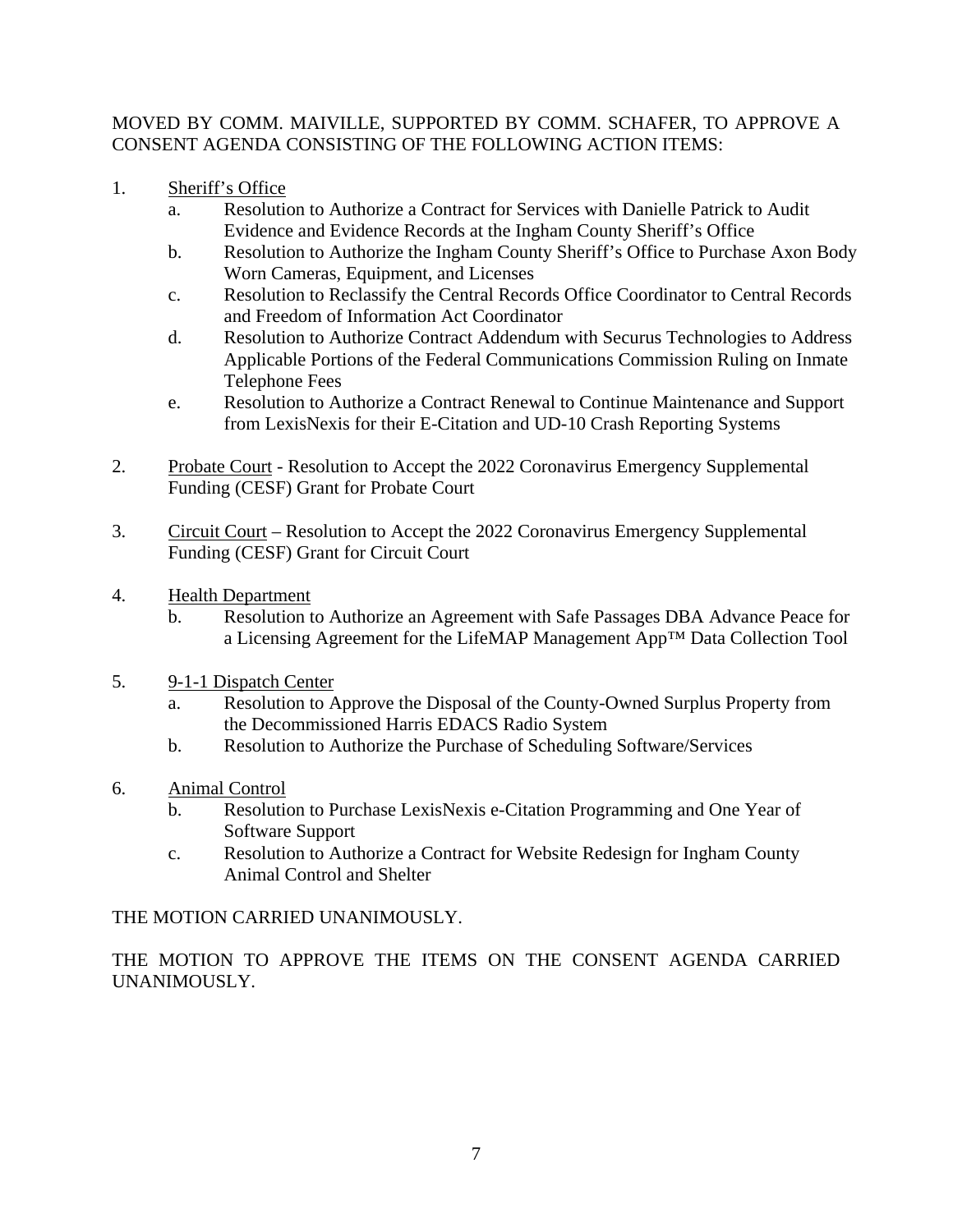### 4. Health Department

a. Resolution to Authorize an Agreement with People Ready Activating Youth (P.R.A.Y.) and Peckham Using a Partnership Approach to Implement and Operate the Lansing/Ingham Peacemaker Fellowship® and to Build and Sustain Local Community Capacity to Interrupt Gun Violence

# MOVED BY COMM. POLSDOFER, SUPPORTED BY COMM. SCHAFER, TO APPROVE THE RESOLUTION.

Paige Bartkowiak, Health Department Policy Analyst, stated she also served as one of the original nine members of the RFP Evaluation Committee and would be happy to answer questions. She further stated wanted to introduce Mr. Cooper and Jo Sinha, Peckham President, to the Law & Courts Committee, as the resolution would authorize separate contracts with both organizations.

She further stated there were over 20 meetings held with P.R.A.Y. and Peckham over the past two weeks and felt confident that within 20 days contract specifics would be finalized.

Ms. Bartkowiak stated there were originally nine members in the RFP Evaluation Committee and only eight people were a part of the final vote due to one member leaving. She further stated the final vote resulted in 75% of members consenting to select P.R.A.Y. and Peckham to be the local operators.

Mr. Cooper stated he appreciated the community that participated in the meeting. He further stated tabling the resolution would not address the situation in an urgent matter.

Mr. Cooper stated there had been four murders in Lansing since January 1, 2022. He further stated the resolution was about the children that were dying and not about anyone in attendance.

Mr. Cooper stated people might not hear that P.R.A.Y. did something in the community because the information was not released as it could hurt his team. He further stated he intended to communicate positivity and refrained from sharing stories as a result of that.

Ms. Sinha stated her first impression of P.R.A.Y. was that P.R.A.Y. was a dynamic organization that Peckham wanted to follow and support. She further stated she and Mr. Cooper met a lot over the first few weeks and Mr. Cooper had left meetings to respond to calls and issues.

Ms. Sinha stated Peckham had been a part of the Lansing community serving at-risk youth. She further stated it was true that Peckham partnered with the both police and courts.

Ms. Sinha stated Peckham would not be in partnership with the police for the Advance Peace model. She further stated three students at Peckham had been shot in the last year, and the gun violence affected the students of Peckham.

Ms. Sinha stated trauma-informed counseling and care, as well as cognitive-behavioral intervention, were used to help students make better choices. She further stated Peckham was proud and very excited to partner with P.R.A.Y. and Mr. Cooper.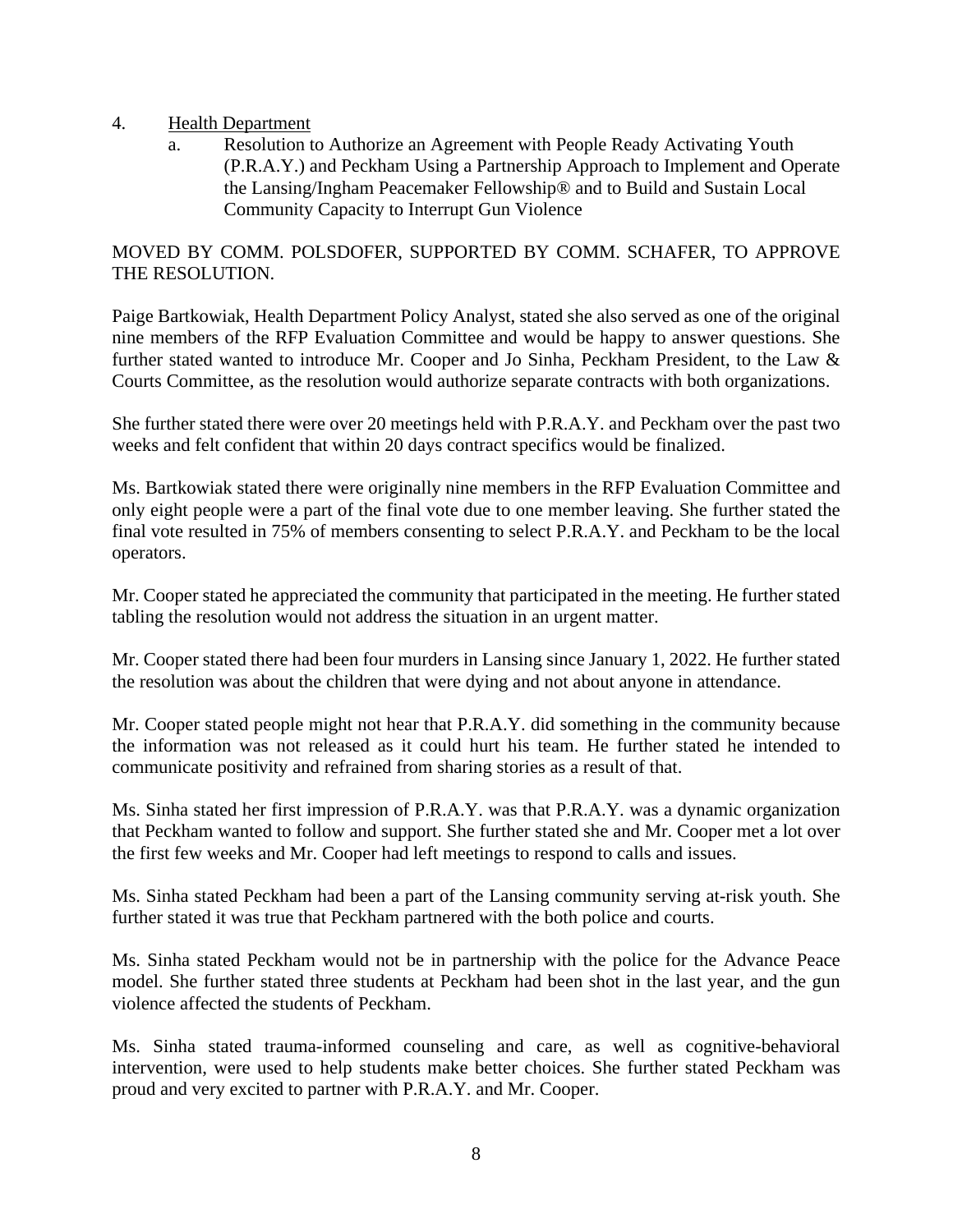Ms. Sinha stated she was impressed that partners of P.R.A.Y. had been brought to every meeting, which was needed for the community. She further stated Peckham was interested in building the capacity of other organizations to aid smaller groups to increase the community response to violence.

Ms. Bartkowiak stated the RFP Evaluation Committee interviewed all four candidates in the first two weeks of December, and panelists re-scored after the interview. She further stated the RFP Evaluation Committee took a poll at a Zoom meeting on December 20, 2021, surveying what the eight individuals would like to recommend as the local operator for this project.

Ms. Bartkowiak stated seven of the RFP Evaluation Committee members had voted for Peckham and P.R.A.Y. to be the local operator, while one individual voted for Peckham and The Village Lansing.

Commissioner Maiville stated many heard about the scoring process but he did not recall seeing any scoring information.

Ms. Morton stated a Freedom of Information Act (FOIA) was requested and was unsure how so many people had seen the scoring spreadsheet and did not know which of the Committee members had shared the information with the public. She further stated there were various ways the different charts could be interpreted and could put together a graphic.

Commissioner Maiville asked who was on the RFP Evaluation Committee.

Ms. Bartkowiak stated the members of the RFP Evaluation Committee were DeLisa Fountain, City of Lansing Director of Department of Neighborhoods and Citizen Engagement, Desiree Kirkland, City of Lansing Treasurer, Robin Anderson-King, City of Lansing Neighborhood Resource Coordinator, John Edmond, Father of Amaia Edmond, Mike McKissic, Mikey23Foundation Founder, Johann Fragd, Advance Peace Administrative Director, Ms. Bartkowiak and Ms. Morton. She further stated the table in reference should not be considered as the highest-ranking, and there was a misconception as to how people are reading the table.

Ms. Morton stated the score at the beginning of the meeting was not taken after the two and a half hour deliberation. She further stated there was nothing in the RFP process that said the highest score was to be selected.

Ms. Bartkowiak stated the highest-scoring agency did not automatically receive the bid. She further stated the scoring spreadsheet was done before a two-and-a-half-hour meeting. She further stated she asked the polls to be used as the updated scores.

Chairperson Slaughter asked for additional clarification.

Ms. Bartkowiak stated the poll took place on December 20, 2021, at 8:31 p.m.

Commissioner Celentino asked if any of the scorings were weighted.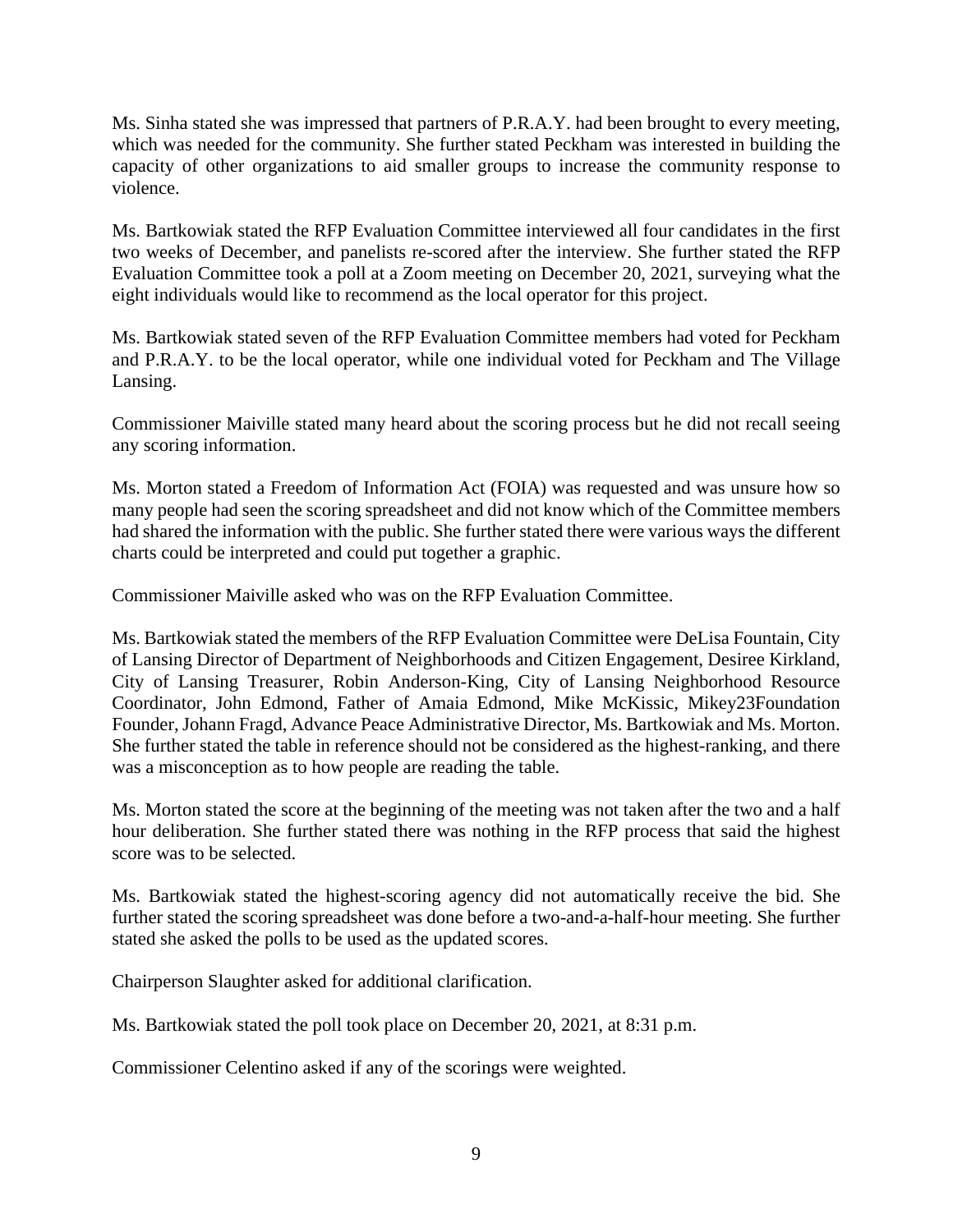Ms. Bartkowiak stated the strength of organization and credibility contributed to 15% of the weight to the total score. She further stated all information on the categories was listed in the RFP.

Commissioner Celentino stated he remembered when Mr. Boggan presented to the Law & Courts Committee and stressed the importance of mentoring, and stated relationships were very important to the community. He further stated he would like to know how P.R.A.Y. planned to recruit mentors.

Ms. Bartkowiak stated mentor recruiting was included in the evaluations and reference checking. She further stated she had a friend who worked at Everett High School, which allowed her to gain information from the students and parents to know with confidence that Mr. Cooper was the trusted figure.

Mr. Cooper stated relationships were crucial for trust, and Everett High School had several active gangs, which had increased in the past few years. He further stated he had been successful in preventing a situation today.

Mr. Cooper stated efforts increased over the summertime after Marshawn Beard passed away, and was successful in ramping up efforts. He further stated he was able to host two gangs at Gier Community Center to play basketball without any conflict.

Mr. Cooper stated today was the first day in a while where there were any interventions needed, and the relationships were already in place to act swiftly. He further stated Advance Peace would be the booster needed.

Ms. Bartkowiak stated the fifth question the RFP Evaluation Committee asked was if interviewees would work with anyone to get the work done and both Peckham and P.R.A.Y. stated yes they were willing and able to work with anyone.

Commissioner Celentino stated the Advance Peace Initiative was a countywide program and asked if the vendors were able to branch out to the other jurisdictions within Ingham County.

Mr. Cooper stated he was aware of gangs that existed outside the City of Lansing. He further stated the decision to table the RFP bothered him as this was an urgent matter.

Ms. Bartkowiak stated the RFP from P.R.A.Y. included data analytics on the specific locations where the efforts would be focused.

Commissioner Celentino asked if P.R.A.Y. could work with other cities.

Mr. Cooper stated yes.

Commissioner Polsdofer asked for the responses from the other vendors for the fifth question.

Ms. Bartkowiak stated to ECAC answered yes and The Village Lansing had said no.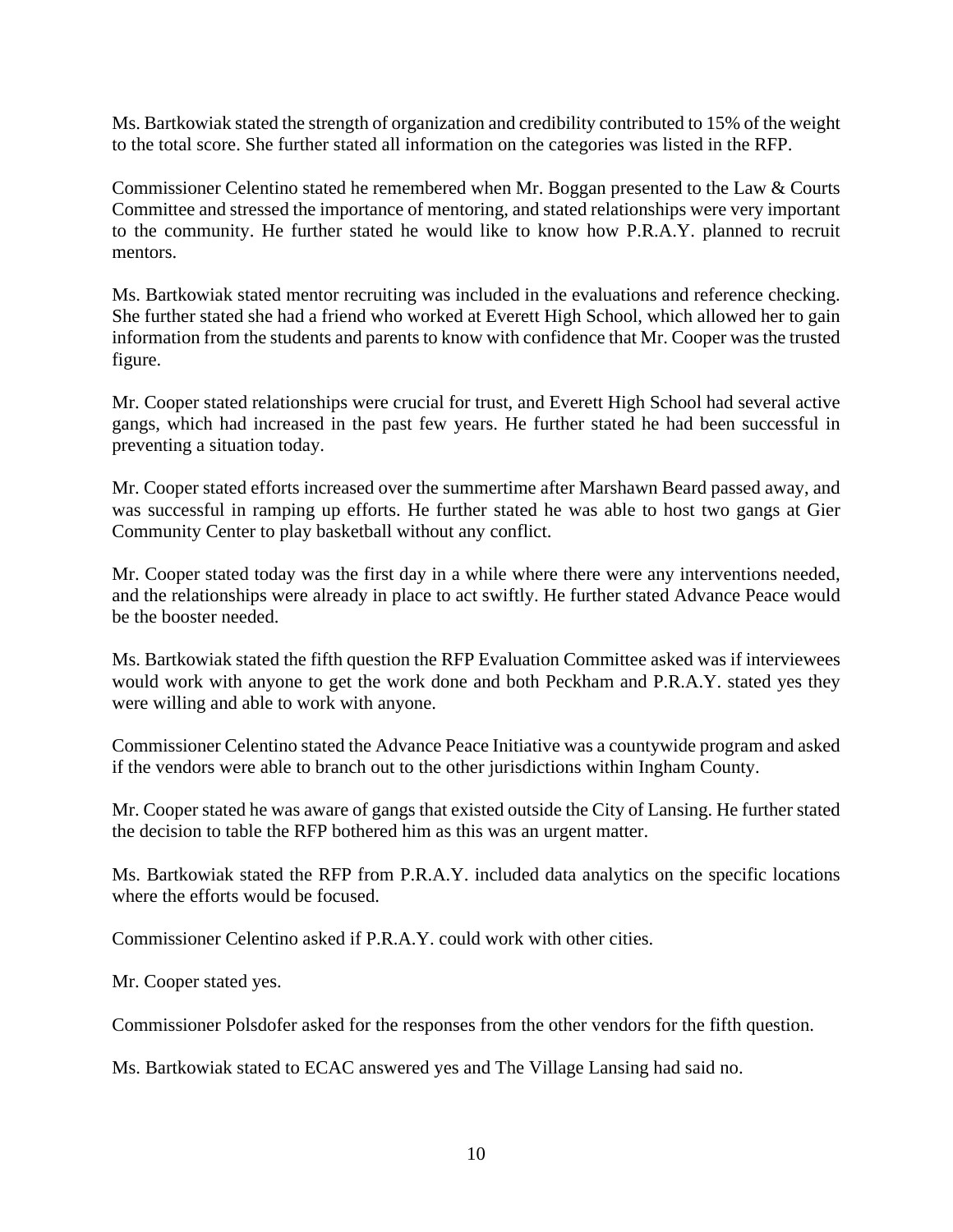Commissioner Schafer stated he originally believed implementation would be easy and was concerned with how the process had become so muddied. He further stated he heard positive information regarding The Village Lansing and believed Mr. Boggan supported The Village Lansing.

Commissioner Polsdofer stated his primary focus as former Law & Courts Committee Chairperson was to make sure that the multi-year funding could be established. He further stated he was glad that the County was able to work with the City of Lansing and the various fiscal timelines.

Commissioner Polsdofer asked if it was functionally possible to allow The Village Lansing to be involved.

Ms. Bartkowiak stated the RFP Evaluation Committee stood strong in their recommendation and recognized The Village Lansing was working to receive a separate grant. She further stated this resolution was for the local operator contract.

Commissioner Schafer asked for the amount of the grant that was awarded to The Village Lansing.

Ms. Bartkowiak stated Michigan Public Health Institute (MPHI) did not release the information.

Commissioner Maiville asked if P.R.A.Y. could work with the other groups from the RFP process.

Ms. Morton stated that for this particular portion of the project, P.R.A.Y. could not work with other organizations. She further stated more grants could be considered.

Ms. Bartkowiak stated Peckham agreed to support P.R.A.Y. in their interests.

Commissioner Celentino asked for additional information on the local operator requirements.

Ms. Morton stated additional local operators could not be added, as Advance Peace preferred only one local operator. She further stated Peckham would likely be the local operator once the contract was completed.

Commissioner Celentino asked if there was any way information about The Village Lansing could be included in the resolution.

Ms. Morton stated a change to the resolution should be brought to the next meeting. She further stated Advance Peace requested only one local operator be assigned. Commissioner Celentino asked if there was a way to mention the scores in the resolution, and asked if the scores were close.

Ms. Morton stated she did not want to focus on the scoring and it was a long and hard decision.

Ms. Bartkowiak stated the RFP Evaluation Committee recommended P.R.A.Y. and Peckham as the local operators, which was not to say a separate resolution could be created.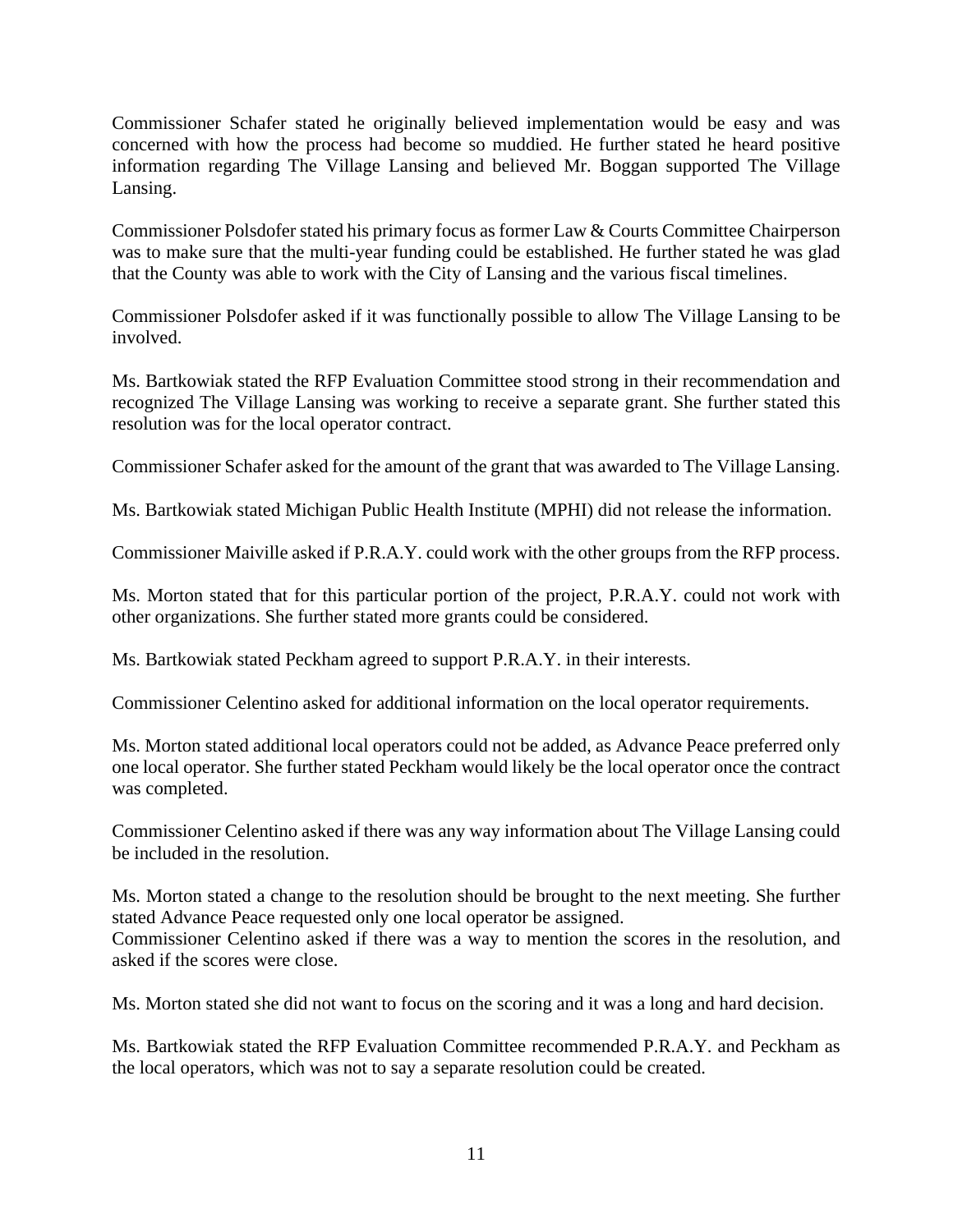Commissioner Polsdofer asked if the resolution before the Committee addressed the commitment for the multi-year funding.

Ms. Bartkowiak stated yes.

Commissioner Polsdofer asked if there were additional funding opportunities to get other organizations involved.

Ms. Bartkowiak stated yes. She further stated there would be an Advance Peace Advisory Committee.

Commissioner Polsdofer asked for additional information regarding the additional funds.

Ms. Morton stated if The State of Michigan were to allocate the funds it would be budgeted by the County for Advance Peace, and included examples of additional grants that could late become available.

Ms. Bartkowiak stated the County received money and administered money out through contracts. She further stated that Advance Peace would provide support to the County.

Commissioner Cahill asked if the Advance Peace Advisory Committee had been selected.

Ms. Bartkowiak stated no, as the Advance Peace Advisory Committee was, in part, selected by the local advisor.

Commissioner Cahill asked if other groups would have opportunities.

Ms. Bartkowiak stated yes.

Commissioner Polsdofer asked if the Advance Peace Advisory Committee could include local groups such as ECAC and The Village Lansing.

Ms. Bartkowiak stated everyone was open to conversations, as Advance Peace, the local operator, and the County had a voice in the decision of the Advisory Committee.

Chairperson Slaughter stated his appreciation to everyone who provided comments in regards to the resolution. He further stated it was apparent folks felt very strongly for diverse reasons, including himself.

Chairperson Slaughter stated he brought the Advance Peace Presentation to the Law & Courts Committee last year after his friend lost a grandson at Ferris Park. He further stated he was pleased to see Ingham County find an alternative solution to address gun violence without additional policing.

Chairperson Slaughter stated he was incredibly disappointed and irritated at how muddied the process had become because he believed the process should have been over by now. He further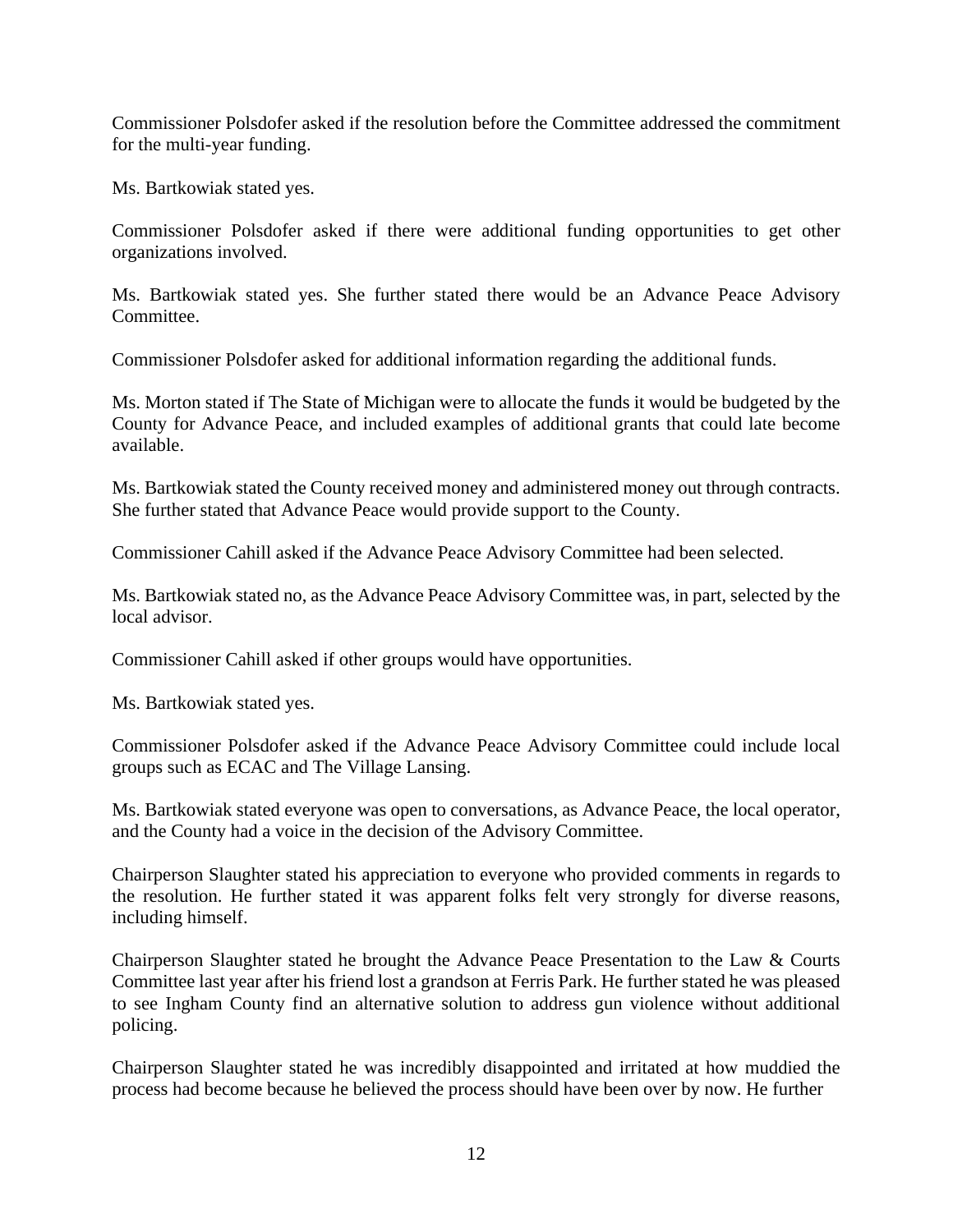stated the RFP Evaluation Committee had made a selection and he did not feel it was appropriate to overturn the decision made by the committee including Mr. McKissic and Mr. Edmund who were directly impacted.

Chairperson Slaughter stated he knew there were hurt feelings, but a decision needed to be made to go forward, with the acknowledgment that there was the potential for future opportunities for additional gun violence intervention programs. He further stated he was in support of moving forward with the resolution to prevent another child from becoming a victim of gun violence.

### THE MOTION CARRIED UNANIMOUSLY.

Commissioner Celentino stated the resolution was also on the agenda for additional Liaison Committees to consider before the resolution was reviewed by the Board of Commissioners.

- 6. Animal Control
	- a. Update from Animal Control Director Heidi Williams

Heidi Williams, Animal Control Director, provided an update to the Law & Courts Committee, relating to the memo included in the Law & Courts Committee meeting packet.

Commissioner Trubac thanked Ms. Williams. He further stated he would like Ms. Williams to further elaborate on a recent communication that was sent regarding a bill regarding adequate shelter for dogs that was in the Michigan House of Representatives.

Ms. Williams stated Animal Control fielded several welfare concerns each winter from neighbors of dog owners. She further stated the way the current law was written in 1919 and many additional factors needed to be included to adequately define approved structures or bedding and gave an example of steel drums being used as shelters for dogs.

Commissioner Polsdofer asked Ms. Williams if there was any indication that a vote was scheduled.

Ms. Williams stated the bill had been on the House Judiciary Committee Desk for over a year.

Chairperson Slaughter asked Ms. Williams for the bill number.

Ms. Williams stated it was HB 4784

Commissioner Schafer left at 7:30 p.m.

Commissioner Trubac asked Ms. Williams if the passage of HB 4784 would decrease calls to Animal Control.

Ms. Williams stated HB 4784 would likely not decrease calls, but it would enable Animal Control Agents to efficiently handle inbound calls reporting inadequate shelter for dogs.

#### Announcements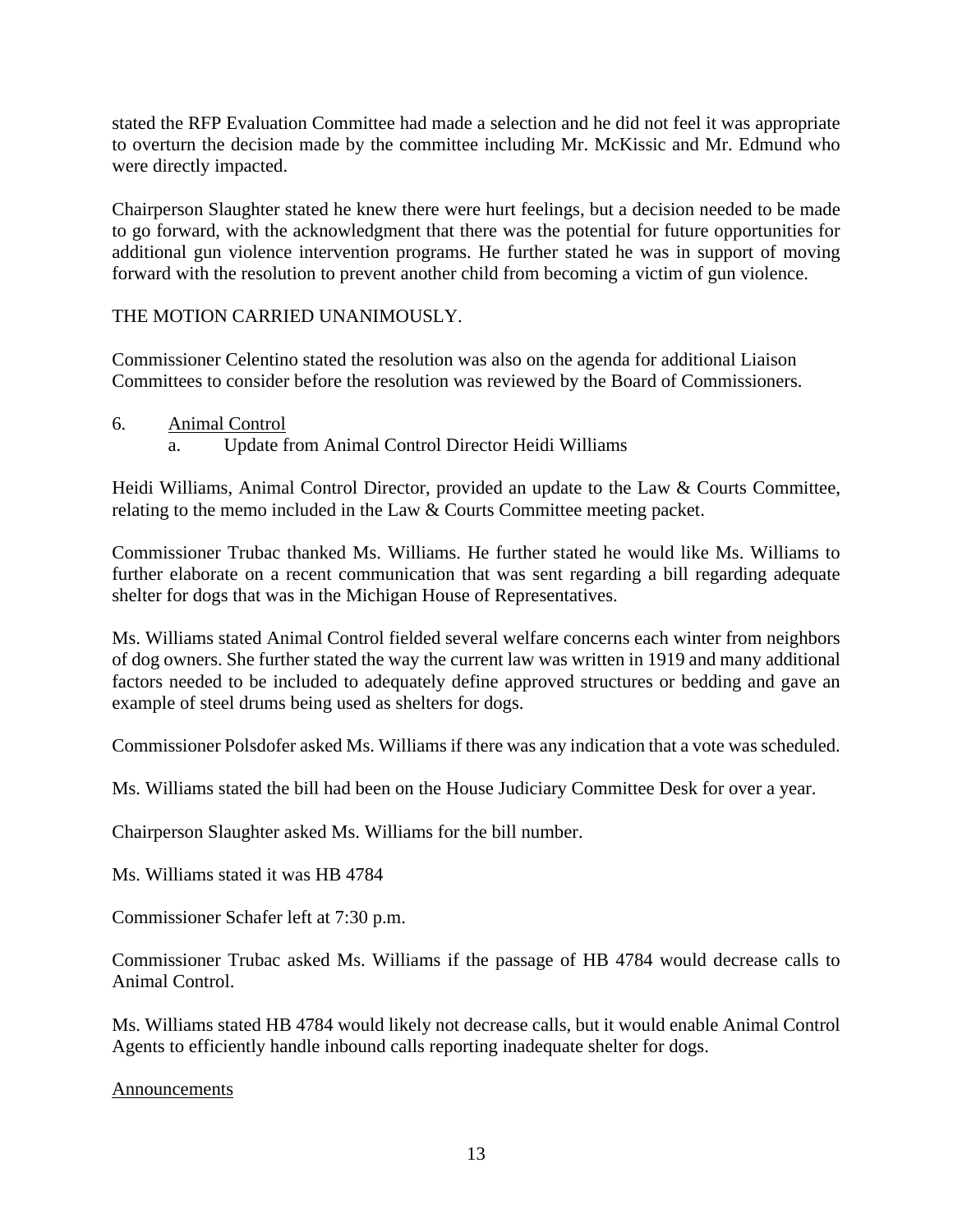Commissioner Celentino stated he had forgotten to disclose during Agenda Item 4a that Mr. Boggan's brother was the Principal of Sexton High School. He further stated he also had a family member that was employed by Peckham.

### Public Comment

Commissioner Schafer returned at 7:39 p.m.

David Odom, Ingham County Resident, stated that Chairperson Slaughter said something needed to be done soon. He further stated decisions needed to be made with care and consideration for the children.

Mr. Odom stated he had seen what The Village Lansing had done, and provided a story regarding members of the community reaching out to The Village Lansing for assistance. He further stated if the Law & Courts Committee decided to pass the resolution and could blame only themselves if the Law & Courts Committee and Board of Commissioners looked out in the streets and did not see the change they wanted to see.

Wayne Lynn, The Turning Point of Lansing Chairman, stated the Turning Point of Lansing had partnered with P.R.A.Y. He further stated the work that was being done in the community by organizations both in and out of the room, and acknowledged that not all people had the expertise in gun violence intervention that The Village Lansing and P.R.A.Y. had.

Mr. Lynn stated all people did have a part in working to put down barriers to save lives. He further stated he hoped that this resolution was just the beginning of the work that the Lansing community and Ingham County could start doing to solve the gun violence problems.

Dr. Parker stated many at the table mentioned that the process had muddied. He further stated he was disappointed that no one asked why the process had been muddied.

Dr. Parker stated he encouraged and urged the Law & Courts Committee to learn from tonight's meeting. He further stated it was important to learn and understand how something went wrong to make the best decision when you knew something had gone wrong.

Mr. (Michael) Lynn stated most people knew how the process got muddied. He further stated Ms. Bartkowiak sounded like she was selling a used car with a torn engine, and did not believe that the process was objective.

Mr. Lynn stated Ms. Bartkowiak lied when she said The Village Lansing did not want to work with anyone. He further stated when the question was asked, he conferred with his wife to provide an answer that would be understood by people who did know understand how the streets worked.

Mr. Lynn stated he was adamant that The Village Lansing would not work with police but were actively working with shooters. He further stated to hear Chairperson Slaughter say something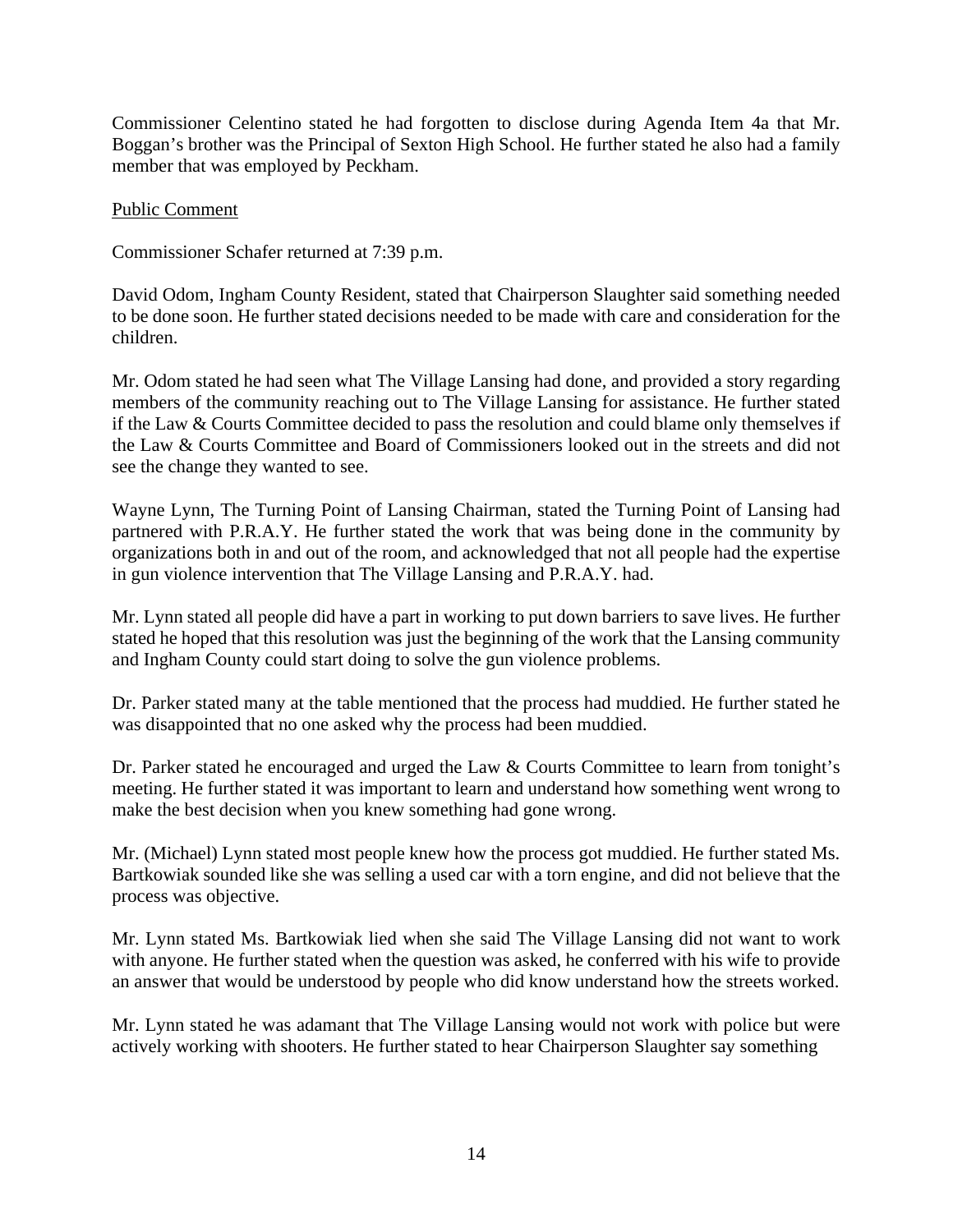needed to be done was similar to what he had said a few months ago when the resolution was tabled due to a Facebook post.

Mr. Lynn stated The Village Lansing was no longer asking for the Advance Peace Initiative because he was aware of what was to come. He further stated people asked about the scores and Ms. Morton had cut off the speaker to state that she did not want to talk about the scores.

Mr. Lynn stated Ms. Morton should lose her job for the way she handled the situation. He further stated people should lose their jobs for how they handled the situation as others had.

Mr. Lynn stated he was extremely disturbed and scared to death that the decision was made with all the information provided, including a request from Prosecutor Siemon to table the resolution.

Mr. Lynn thanked Chairperson Slaughter for his time and service. He further stated his comments on his podcast were not directed at Chairperson Slaughter.

Ms. Lynn stated the question had been asked, "Who are we to stop this process, to pull this off?" She further stated that the Board of Commissioners was the exact body that pulled it off the agenda after The Village Lansing had won the RFP process, before it even got to the Committee meeting, over a Facebook post.

Ms. Lynn stated that when she had expressed her deepest concerns as to the validity and ethical nature of that action, she had been stonewalled. She further stated at the end, she had finally been told that there had not been enough applicants.

Ms. Lynn stated that with the number of questions that had been raised that had nothing to do with ego or not being in community, she was so shocked and disappointed that the Law & Courts Committee would not pause, especially given the fact that the Board of Commissioners did not have enough information to make an informed decision and vote on the item tonight. She further stated that the scoring process had been glossed over, and the RFP was incorrect.

Ms. Lynn stated that it was untrue that someone alleged it was never supposed to be about the scoring. She further stated that when Mr. Boggan presented Advance Peace to the City of Lansing, it had been a part of The Village Lansing and since that day, she had been a member of the stakeholders group that helped to build this process, including scoring methodology.

Ms. Lynn read from the RFP regarding scoring processes. She further stated that it needed to be pulled off the agenda because it was important to ask the question.

Ms. Lynn stated that the RFP should have been re-scored if the scoring process was going to be cast aside for a poll vote after a year and a half of building an equitable, transparent and fair process, and exactly how and why that happened should be explained.

Ms. Keefe stated she was puzzled as to why there was a second bid process. She further stated she was surprised to find the Recording Secretary was a part of the process.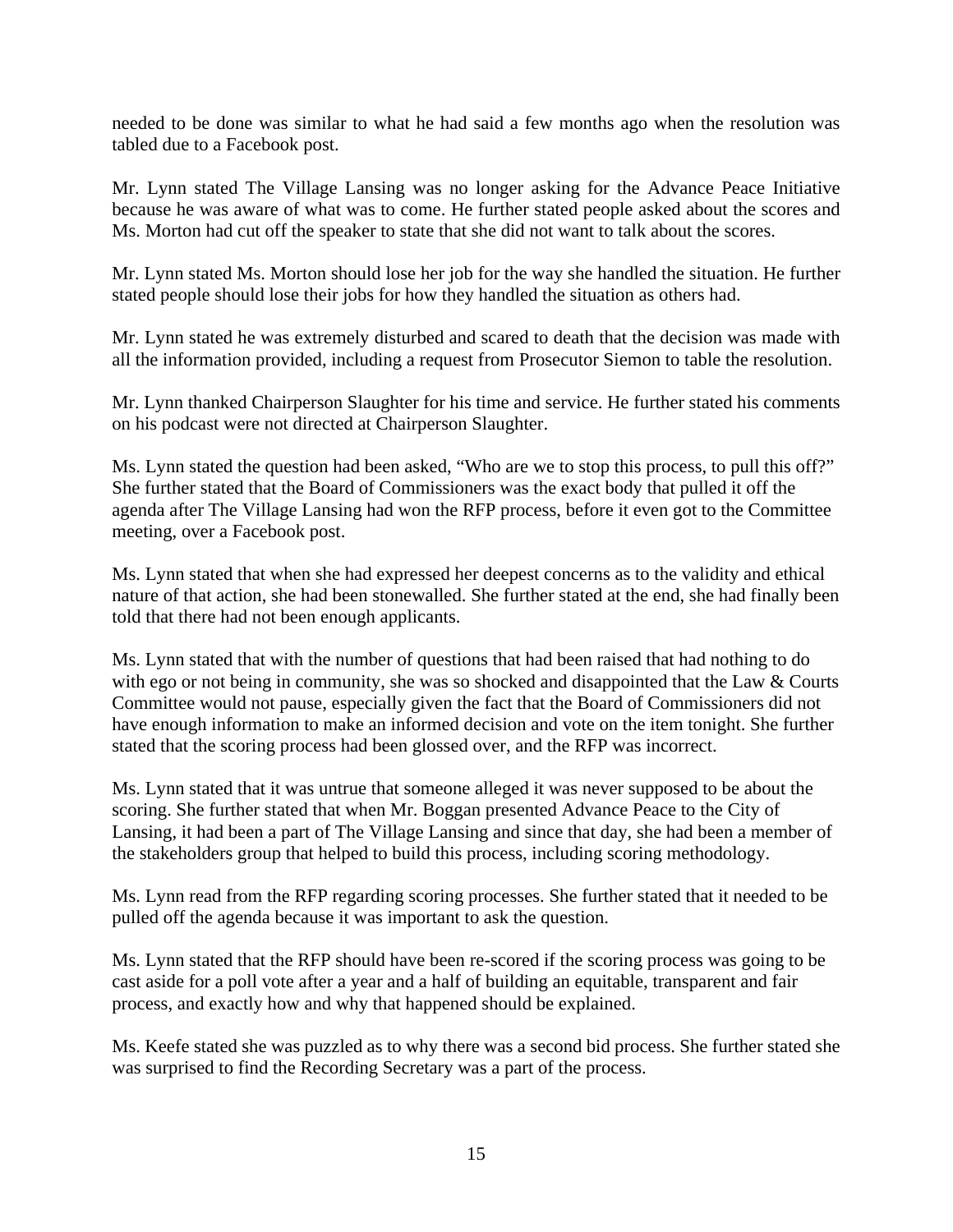Ms. Keefe stated it seemed Ms. Morton had more authority than the members of the Law & Courts Committee. She further stated she believed everything stated by Ms. Lynn was pertinent as both an activist and former Ingham County Commissioner, stressing it was important to think about the issues that have been raised to clear the muddy waters.

Mr. Cooper stated his thanks to everyone that submitted an RFP and acknowledged that no one group could singlehandedly solve the gun violence issue. He further stated he appreciated the vote and asked all to continue to contribute to the work that needed to be done to stop gun violence.

Mr. Beard stated as a parent whose child was slain by gun violence, he was very disappointed in the RFP evaluation process, not the decision as it was a product of the RFP evaluation process. He further stated he believed that no one else had walked in his shoes, as his child was murdered in the streets.

Mr. Beard stated he believed everyone could help the community. He further stated someone recently released from prison or detention could be sent to Peckham for vocational rehabilitation. He further stated if a child was at school and being bullied, he would call Mr. Cooper.

Mr. Beard stated if his child was shot or contributed to gun violence, he would go to The Village Lansing. He further stated children did not trust school officials as they worked with the police, as did Peckham.

Mr. Beard stated kids and teenagers would not trust anyone that dealt with Law Enforcement.

Jessica Yorko, Ingham County Resident, stated she was not in attendance to correct any inaccuracies stated by other County Staff, but would correct inaccuracies that she was aware of as a private citizen. She further stated she had been forwarded an email to her private account showing that 62.5% of the RFP Evaluation Committee selected Peckham and P.R.A.Y., not 75% as was previously stated.

Ms. Yorko stated the RFP was available on the county website and explained her interpretation of the interview questions as they impacted the selection of the Local Operator for the Advance Peace Initiative. She further stated she had told people that she was no longer involved in the process, as she was worried about the transparency of the impacts of the interviews on the RFP process.

Jerry Norris, Fledge Lansing CEO, stated he was in the room when The Village Lansing answered the question about working with people. He further stated there were approximately 18 people in the room when the question was asked, and he had put his palms up in the air and noted all of the organizations there that were working with them now.

Mr. Norris stated he noticed Mr. Lynn had spoken to Ms. Lynn on the side, and when he came back, he could have given the easy answer of "yes" to score a 5, but he had given the tougher answer that they would work with others after evaluation, working with them, gaining trust, and making sure that they did not put the process in danger. He further stated that Mr. Lynn did not always work that way, which was evident in the Merica 20 to Life podcast when he would get in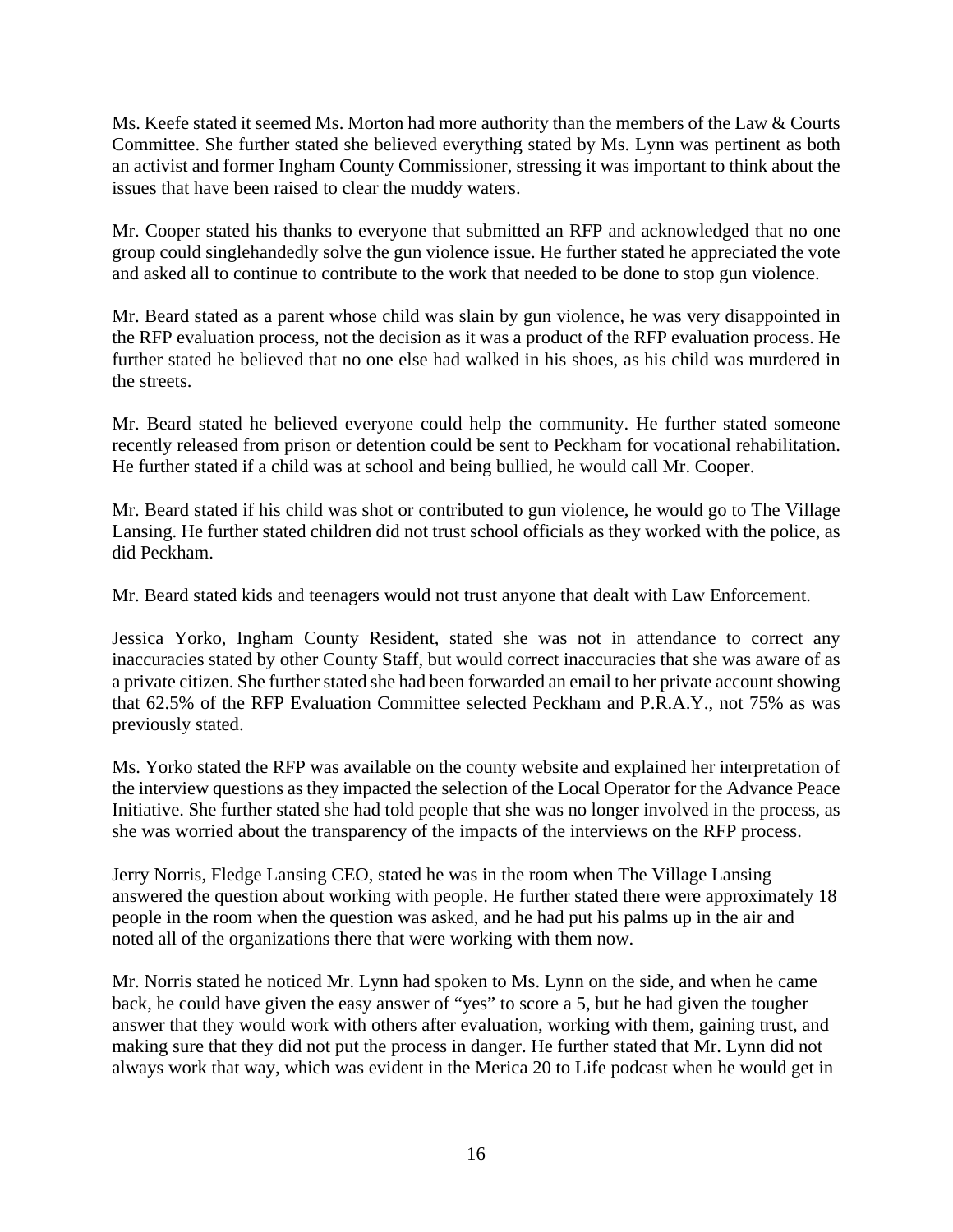spats with Mayor Schor and ask for his resignation, and everyone wanted Mr. Lynn to be more reasonable.

Mr. Norris quoted Ralph Waldo Emerson, and stated he thought Mr. Lynn got labeled "the unreasonable man." He further stated that labels muddied things and caused problems, and others wanted Mr. Lynn to be in his place and conform or play well with others, but this work was tough and took unreasonable thought sometimes.

Mr. Norris stated in thinking about what the Board of Commissioners might or might not award to The Village Lansing, he asked them to consider the fact that even if this did not go forward, the work would continue. He further stated he would like the stigma that was spread by people who might not like how Mr. Lynn behaved to be pulled away from The Village Lansing.

Mr. Norris stated he would like the blemish taken off of Mr. Lynn and let them move forward and the Board of Commissioners to consider strengthening a grassroots organization born in their city that needed the money a lot more than Peckham might. He further stated he was not trying to get the Board of Commissioners to change anything right now, but as they moved forward, he thought they could do a lot better.

### Adjournment

The meeting was adjourned at 8:07 p.m.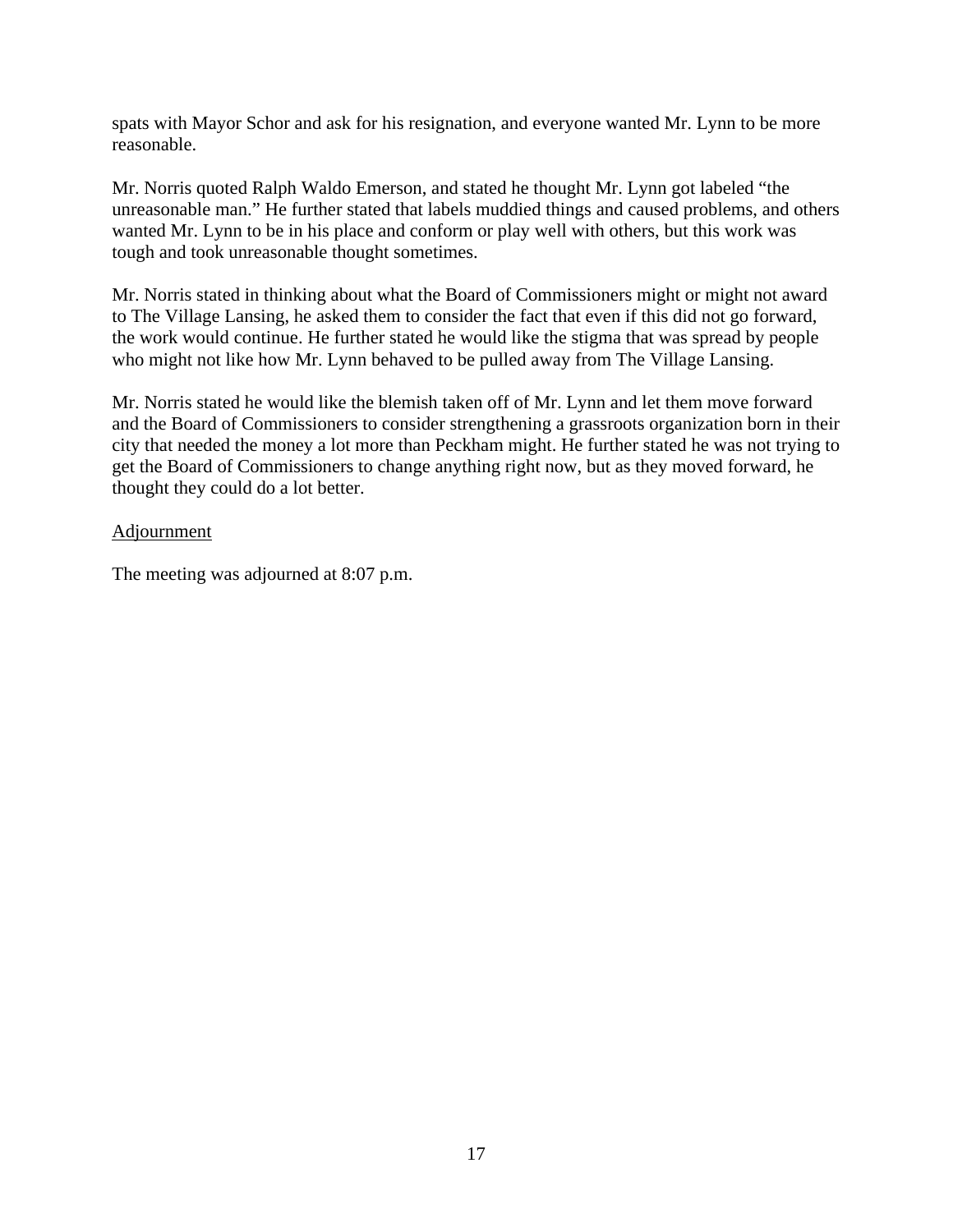# **JANUARY 27, 2022 LAW & COURTS AGENDA STAFF REVIEW SUMMARY**

# **RESOLUTION ACTION ITEMS:**

# **The Deputy Controller recommends approval of the following resolutions:**

# *1. Probate Court – Resolution to Authorize a Supplemental Reimbursement for Probate Court Judicial Assistants*

This resolution will authorize additional compensation for the Judicial Assistants for the Chief Probate Judge (\$500 every six months) and the Judicial Assistant for the Chief Probate Judge Pro Tempore (\$100 every six months) effective January 1, 2022. This would provide parity with the Judicial Assistants for the Circuit Court. Resolution #12-51 authorized additional compensation for the Judicial Assistants of the Chief Circuit Judge, the Chief Circuit Judge Pro Tempore, and the Presiding Judge of the Family Division and/or General Trial Division. These payments are paid due to extra job responsibilities and duties performed by these Judicial Assistants.

The cost of this supplemental pay is relatively small and can be absorbed within the existing Probate Court budget. The Managerial and Confidential Plan will be amended to reflect these amounts.

See memo for details.

*2. Prosecutor's Office – Resolution to Authorize a Memorandum of Understanding between The Tri-County Metro Narcotics Squad and the Ingham County Prosecutor's Office Under the 2022 Byrne JAG Grant* 

This resolution will authorize acceptance of an agreement for the Tri-County Metro Narcotics Squad (TCM) to disburse \$28,160 to the Ingham County Prosecutor's Office (ICPO) under the 2022 Byrne JAG Grant Program "*Building Investigative Capacity to Combat Dangerous Drugs in Our Communities*." The aim of this grant is to reduce overdoses, deaths, and criminal activity related to the sale of heroin and opiates. TCM has offered \$28,160 in grant funds to the ICPO to participate in this grant program in exchange for assistance in the prosecution of these cases in Ingham County. Funding will be used to purchase technological upgrades to the ICPO discovery unit, including higher performance computer processing units for video editing, transfer, and storage.

See memo for details.

# **INFORMATIONAL ITEM:**

*3. Controller's Office – Update on Jail Medical*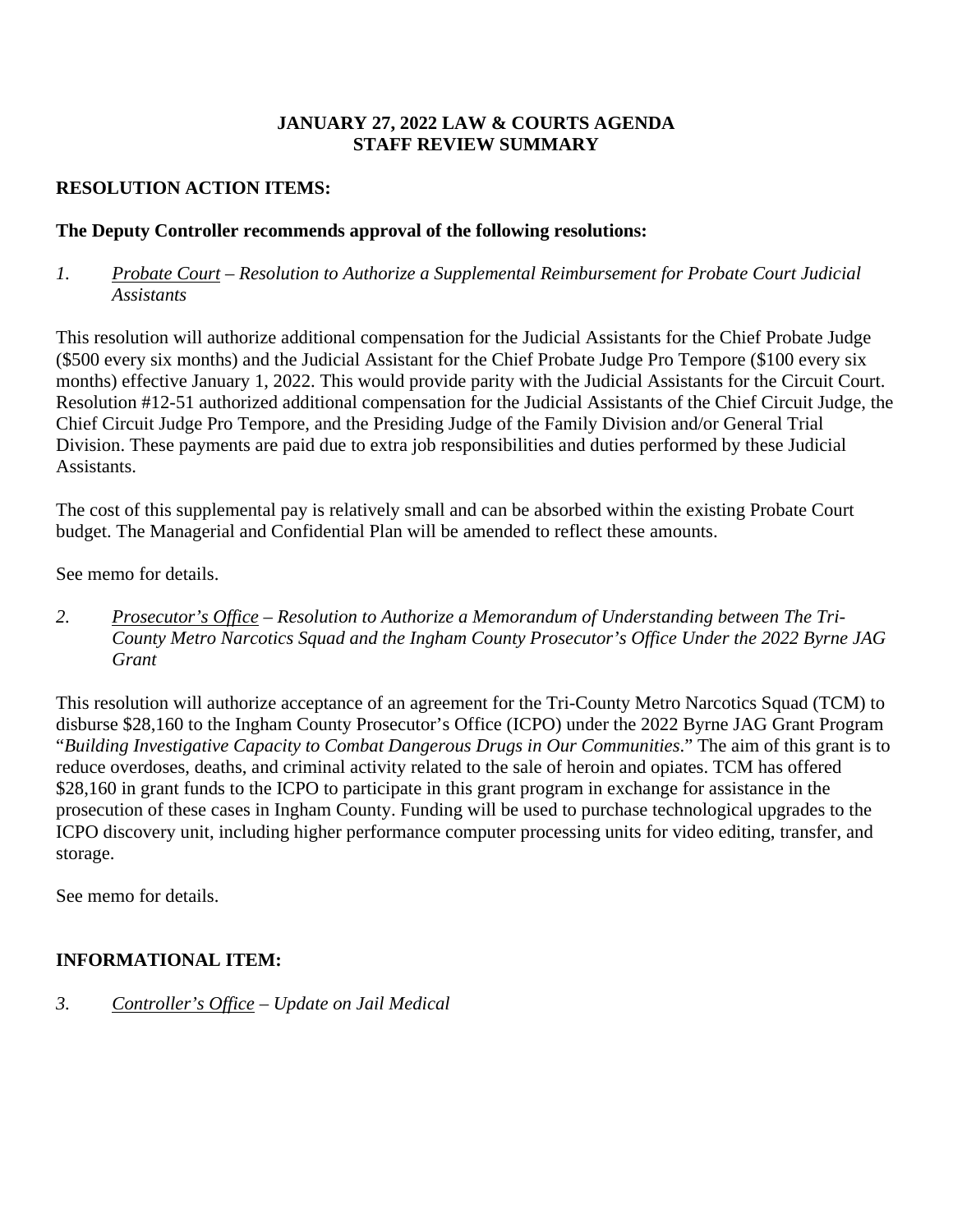<span id="page-19-0"></span>

| <b>TTO:</b>     | Board of Commissioners - Law & Courts, County Services, and Finance Committees                                  |
|-----------------|-----------------------------------------------------------------------------------------------------------------|
| <b>FROM:</b>    | Morgan E. Cole, Probate Court Administrator/Register                                                            |
| <b>DATE:</b>    | January 13, 2022                                                                                                |
| <b>SUBJECT:</b> | Acceptance of Resolution Authorizing Supplemental Reimbursement for Probate Court Judicial<br><b>Assistants</b> |

 *For the work session of January 27, 2022 and February 2, 2022* 

# **BACKGROUND**

Since 2012, the Circuit Court has provided additional reimbursement for the Judicial Assistants (JAs) of the: Chief Circuit Judge; Chief Circuit Judge Pro Tempore, and Presiding Judge of the Family Division and/or General Trial Division, pursuant to Resolution #12-51 – adopted by the Board of Commissioners on February 28, 2012. These payments are paid due to extra job responsibilities and duties performed by the Judicial Assistants.

However, no additional reimbursement has been provided for the Probate Court Judicial Assistants of the Chief Probate Judge and the Chief Probate Judge Pro Tempore, whom also perform extra job responsibilities and duties. In addition, to provide reimbursement only to Circuit Court Judicial Assistants to the Chief Circuit Judge; Chief Circuit Judge Pro Tempore, and Presiding Judge of the Family Division and/or General Trial Division, and not the Judicial Assistants to the the Chief Probate Judge and the Chief Probate Judge Pro Tempore, creates inequities between the two courts for employees under the same contract performing the same duties.

# **ALTERNATIVES**

None.

# **FINANCIAL IMPACT**

Due to the relatively small size of the supplemental pay compared to the overall personnel budget for Probate Court, a budget adjustment would not be necessary. The cost would be absorbed within the existing budget.

# **OTHER CONSIDERATIONS**

The Controller's Office as well as the Human Resource's Department was consulted on this matter.

# **RECOMMENDATION**

Accept the Resolution Authorizing Supplemental Reimbursement for Probate Court Judicial Assistants.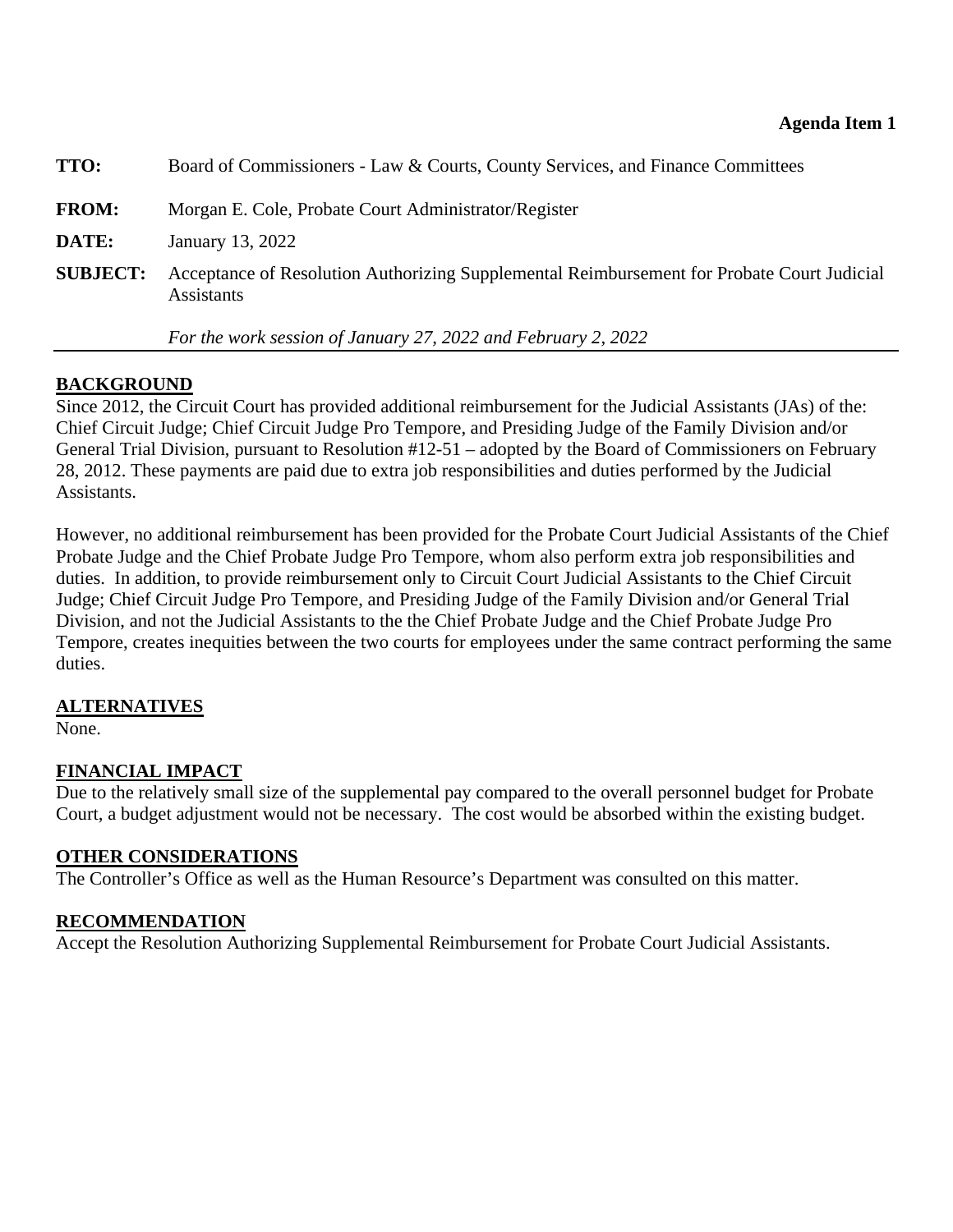Introduced by the Law & Courts, County Services, and Finance Committees of the:

# INGHAM COUNTY BOARD OF COMMISSIONERS

# **RESOLUTION TO AUTHORIZE SUPPLMENTAL REIMBURSEMENT FOR PROBATE COURT JUDICIAL ASSISTANTS**

WHEREAS, since 2012, the Circuit Court has provided additional reimbursement for the Judicial Assistants (JAs) of the: Chief Circuit Judge; Chief Circuit Judge Pro Tempore, and Presiding Judge of the Family Division and/or General Trial Division, pursuant to Resolution #12-51 – adopted by the Ingham County Board of Commissioners ("BOC") on February 28, 2021; and

WHEREAS, these payments are paid due to extra job responsibilities of serving the Chief Circuit Judge; Chief Circuit Judge Pro Tempore, and Presiding Judge of the Family Division and/or General Trial Division; and

WHEREAS, the JAs also perform extra job responsibilities of serving the Chief Probate Judge and the Chief Probate Judge Pro Tempore; and

WHEREAS, the JAs are not provided additional reimbursement for their extra job responsibilities of serving the Chief Probate Judge and the Chief Probate Judge Pro Tempore; and

WHEREAS, acceptance of this Resolution Authorizing Supplemental Reimbursement for the JAs requires approval by the Ingham County Board of Commissioners.

THEREFORE BE IT RESOLVED, that the Judicial Assistant for the Chief Probate Judge shall receive additional compensation of \$500 every six months and the Judicial Assistant for the Chief Probate Judge Pro Tempore shall receive additional compensation of \$100 every six months.

BE IT FURTHER RESOLVED, that this additional compensation is effective January 1, 2022.

BE IT FURTHER RESOLVED, that the Managerial and Confidential Plan be amended to reflect these amounts.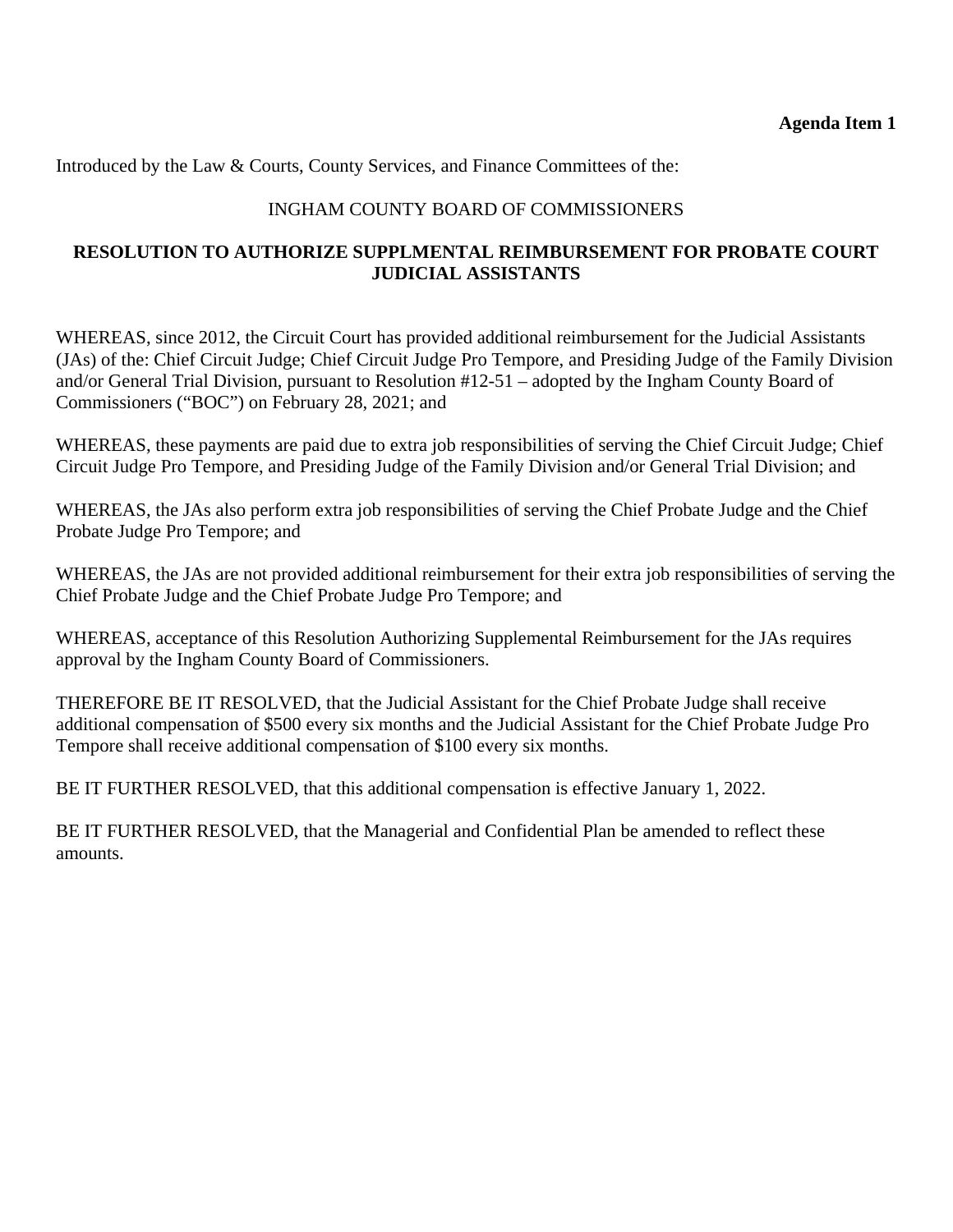<span id="page-21-0"></span>

| TO:             | Board of Commissioners Law & Courts and Finance Committees                                                                                                                                                                                                |
|-----------------|-----------------------------------------------------------------------------------------------------------------------------------------------------------------------------------------------------------------------------------------------------------|
| <b>FROM:</b>    | Mike Cheltenham, Chief Assistant Prosecuting Attorney                                                                                                                                                                                                     |
| DATE:           | January 18, 2022                                                                                                                                                                                                                                          |
| <b>SUBJECT:</b> | Resolution to Enter into a Memorandum of Understanding between the Tri-County Metro<br>Narcotic Squad and the Ingham County Prosecutor's Office under the 2022 Byrne Jag Grant<br>Program<br>For the meeting agendas of January $27th$ and February $2nd$ |

# **BACKGROUND**

Under the Urban Cooperation Act, MCL 124.501 et seq., the Michigan Department of State Police (MSP), the City of Lansing, County of Ingham, County of Eaton, and the County of Clinton all participate in the Tri-County Metro Narcotics Squad (TCM). This task force combines law enforcement personnel and resources to investigate violations of the controlled substance laws of Michigan. TCM has been awarded funds under the 2022 FY Byrne Jag Grant Program "Building Investigative Capacity to Combat Dangerous Drugs in Our Communities." The primary goal of this grant is to focus on heroin, fentanyl, and prescription opiates. This includes prescription provider diversion investigations. The aim is to reduce overdoses, deaths, and criminal activity related to the sale of heroin and opiates. TCM has offered \$28,160 in grant funds to the Ingham County Prosecutor's Office (ICPO) to participate in this grant program in exchange for assistance in the prosecution of these cases in Ingham County.

# **ALTERNATIVES**

None

# **FINANCIAL IMPACT**

The proposed agreement would have no financial impact. Currently, ICPO works with TCM and the other participating entities without financial remuneration. Under the proposed agreement, ICPO would receive a total disbursement of \$28,160 during the current grant cycle. Please note that this is the third year ICPO has received this grant.

# **OTHER CONSIDERATIONS**

ICPO intends to use this funding to purchase technological upgrades to our discovery unit. Specifically, ICPO would purchase higher performance computer processing units for video editing, transfer, and storage. This hardware would enable our discovery unit to transfer law enforcement video, convert non-law enforcement proprietary video (such as store surveillance video), and edit video for courtroom presentation more efficiently than our current computer equipment.

### **RECOMMENDATION**

Based on the information provided, I respectfully request approval of the attached resolution.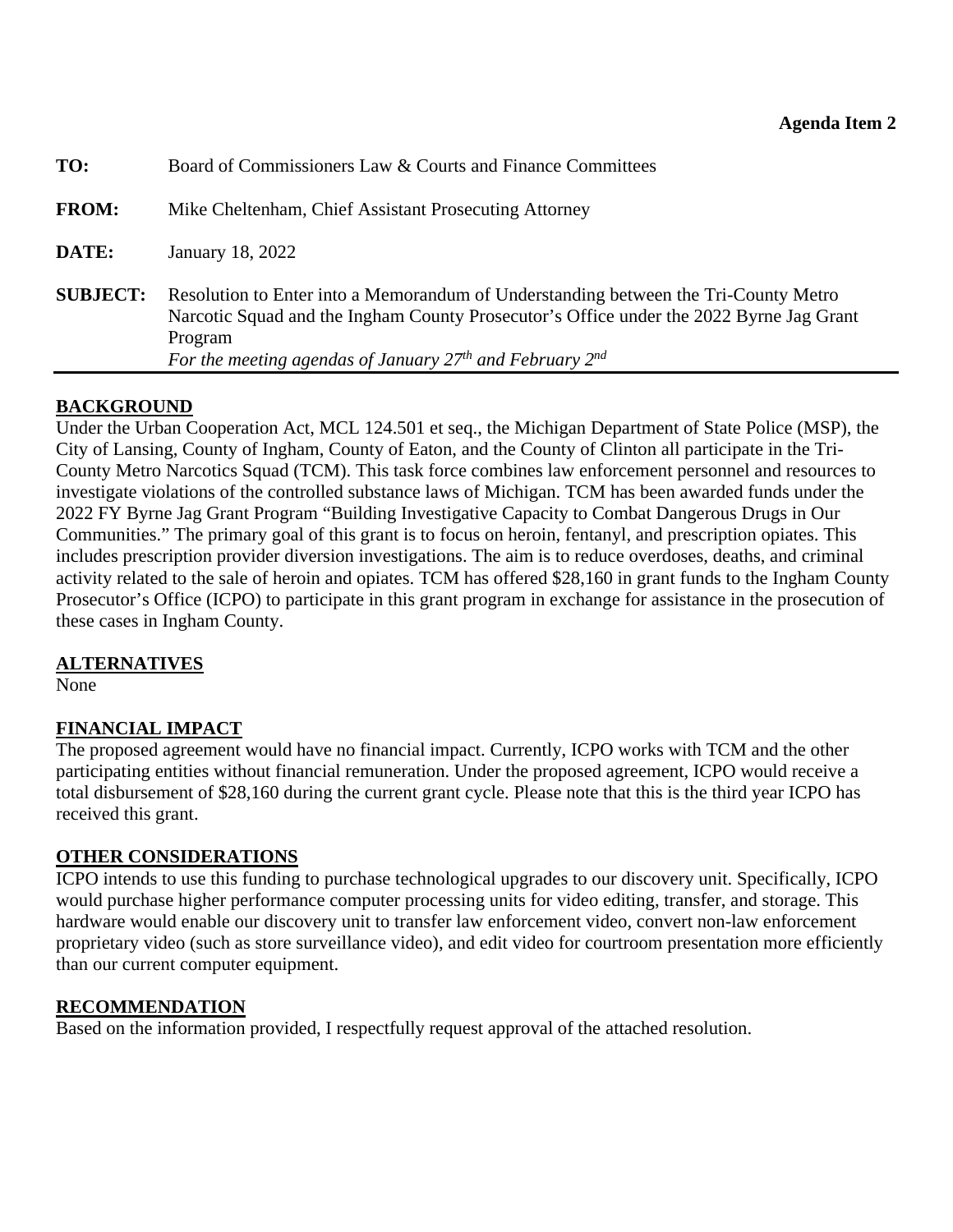Introduced by the Law & Courts and Finance Committees of the:

# INGHAM COUNTY BOARD OF COMMISSIONERS

## **RESOLUTION TO AUTHORIZE A MEMORANDUM OF UNDERSTANDING BETWEEN THE TRI-COUNTY METRO NARCOTICS SQUAD AND THE INGHAM COUNTY PROSECUTOR'S OFFICE UNDER THE 2022 BYRNE JAG GRANT**

WHEREAS, the Tri-County Metro Narcotics Squad (TCM) has been approved under the 2022 Byrne JAG Grant Program "*Building Investigative Capacity to Combat Dangerous Drugs in Our Communities"* to disburse \$28,160 in funds to the Ingham County Prosecutor's Office (ICPO) for the fiscal year of October 1, 2021 through September 30, 2022; and

WHEREAS, the primary goal of the grant program is to focus on heroin, fentanyl, and prescriptions opiates including prescription provider diversion investigations to reduce overdoses, deaths, and other criminal activities related to the sale and distribution of heroin and opioids in Ingham County and the surrounding area; and

WHEREAS, ICPO currently assists TCM with the investigation and prosecution of controlled substance cases without financial remuneration and ICPO has agreed to assign a dedicated assistant prosecuting attorney to the investigation, warrant review, and prosecution of cases under the grant program; and

WHEREAS, the grant funding would assist ICPO in obtaining technological equipment to efficiently meet its constitutional and statutory obligations to provide timely discovery in criminal matters; and

WHEREAS, the funds will be disbursed to ICPO prior to September 30, 2022.

THEREFORE BE IT RESOLVED, that the Ingham County Board of Commissioners authorize acceptance of the proposed agreement for the Tri-County Metro Narcotics Squad to disburse \$28,160 to the Ingham County Prosecutor's Office under the 2022 Byrne JAG Grant Program "*Building Investigative Capacity to Combat Dangerous Drugs in Our Communities*."

BE IT FURTHER RESOLVED, that the Controller/Administrator is authorized to make any necessary adjustments to the 2022 budget consistent with this resolution.

BE IT FURTHER RESOLVED, that the Board Chairperson is authorized to sign any necessary contracts/subcontracts consistent with this resolution subject to approval as to form by the County Attorney.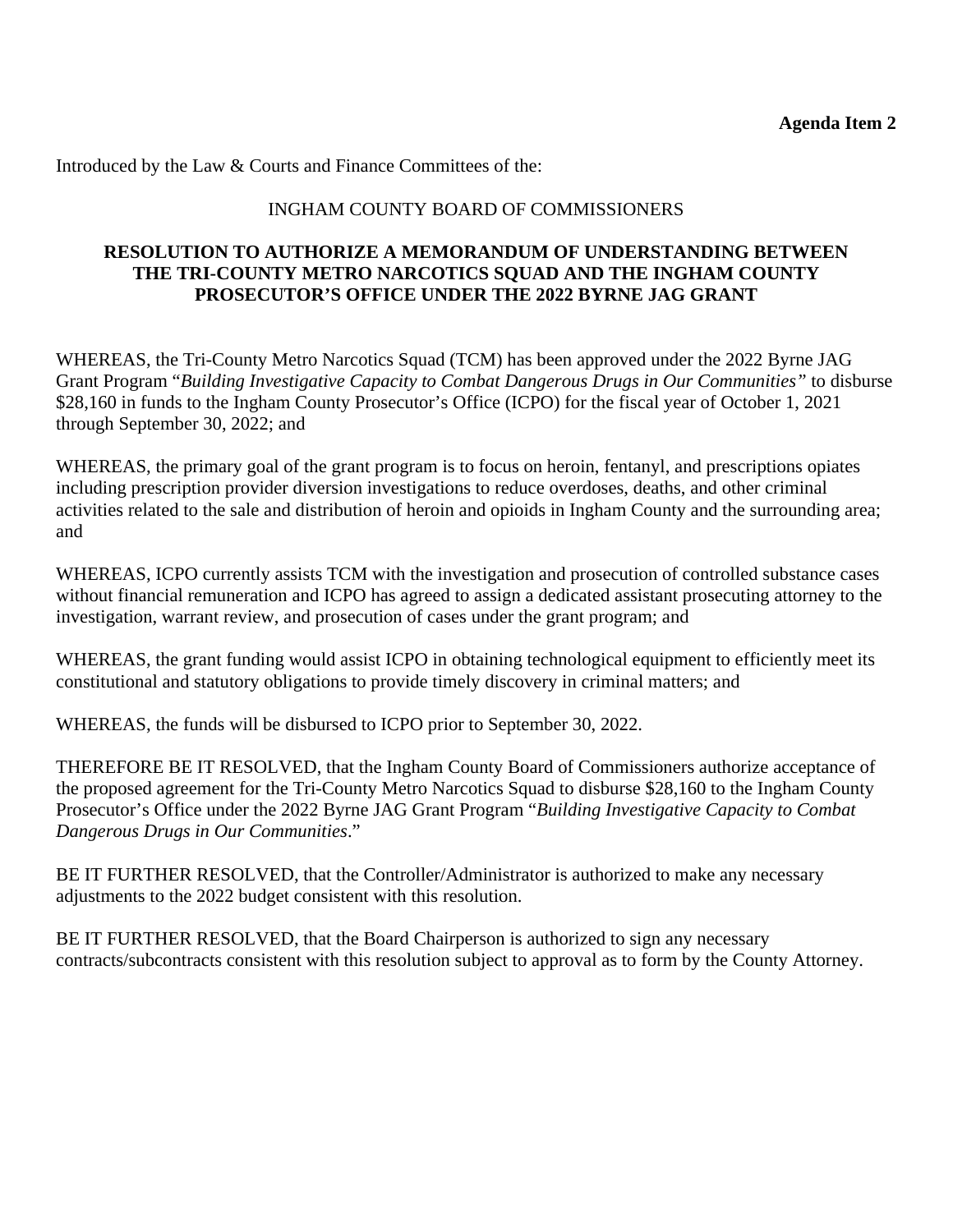<span id="page-23-0"></span>**TO:** Law & Courts and Committee **FROM:** Teri Morton, Deputy Controller **DATE:** January 21, 2022 **SUBJECT:** Jail Medical Update For the meeting agenda of January 27

Toward the end of 2021, staff recommended, and the Board of Commissioners approved, several actions to address continuing Jail Medical issues.

Resolutions #21-542 and #21-562 approved wage increases for all Medical Assistant I positions, Jail Nurses, and the Jail Nurse/LPN. The wage increases went into effect on November 22, 2021.

\$10,000 was allocated for Jail Medical Recruiting. Resolution #21-622 authorized a contract with Fox 47 for a recruitment campaign for jail medical staff positions.

Below are some statistics from the December Facebook campaign administered under the Fox 47 contract:

9,281 people reached 1,244 engagements 17,096 impressions 130 clicks to play 114 link clicks 970 other clicks 9 shares

Statistics on the digital ads on fox47news.com for December are reported below.



*Ingham County Jail Medical Digital reporting on fox47news.com* 

*Top Display ads:* 

*Jail Nurse 300x250: 4,685 impressions Medication Associate 300x250: 4,720 impressions Jail Nurse 320x50: 6,136 impressions Medication Associate 320x50: 6,059 impressions Jail Nurse 728x90: 1,045 impressions Medication Associate 728x90: 1,078 impressions* 

*Total impressions: 43,069*